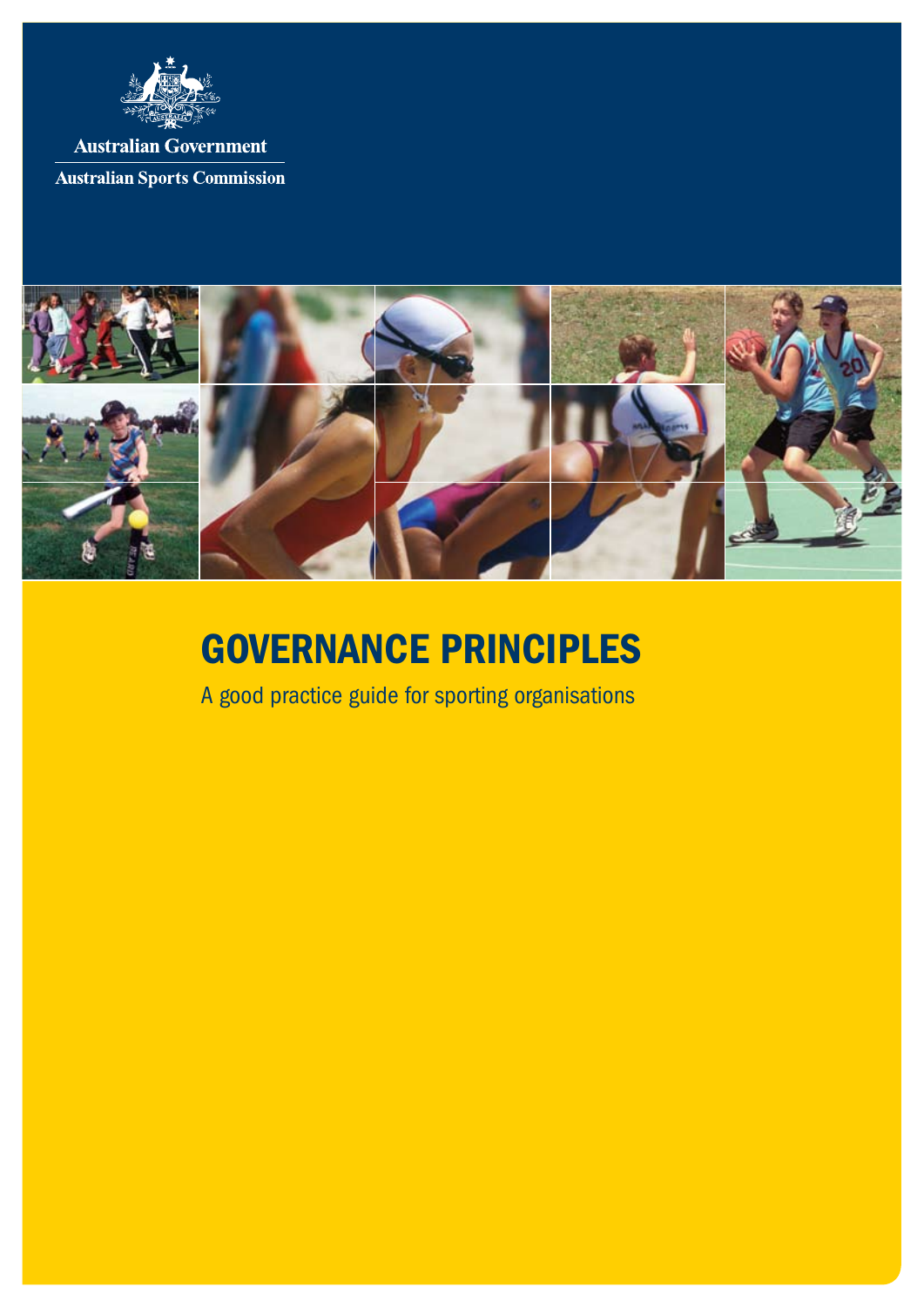# **Contents**

Introduction

**Governance** 

Accountability

Purpose

Principle 1: Board composition, roles and powers

Principle 2: Board processes

- Principle 3: Governance systems
- Principle 4: Board reporting and performance
- Principle 5: Member relationship and reporting
- Principle 6: Ethical and responsible decision making

Glossary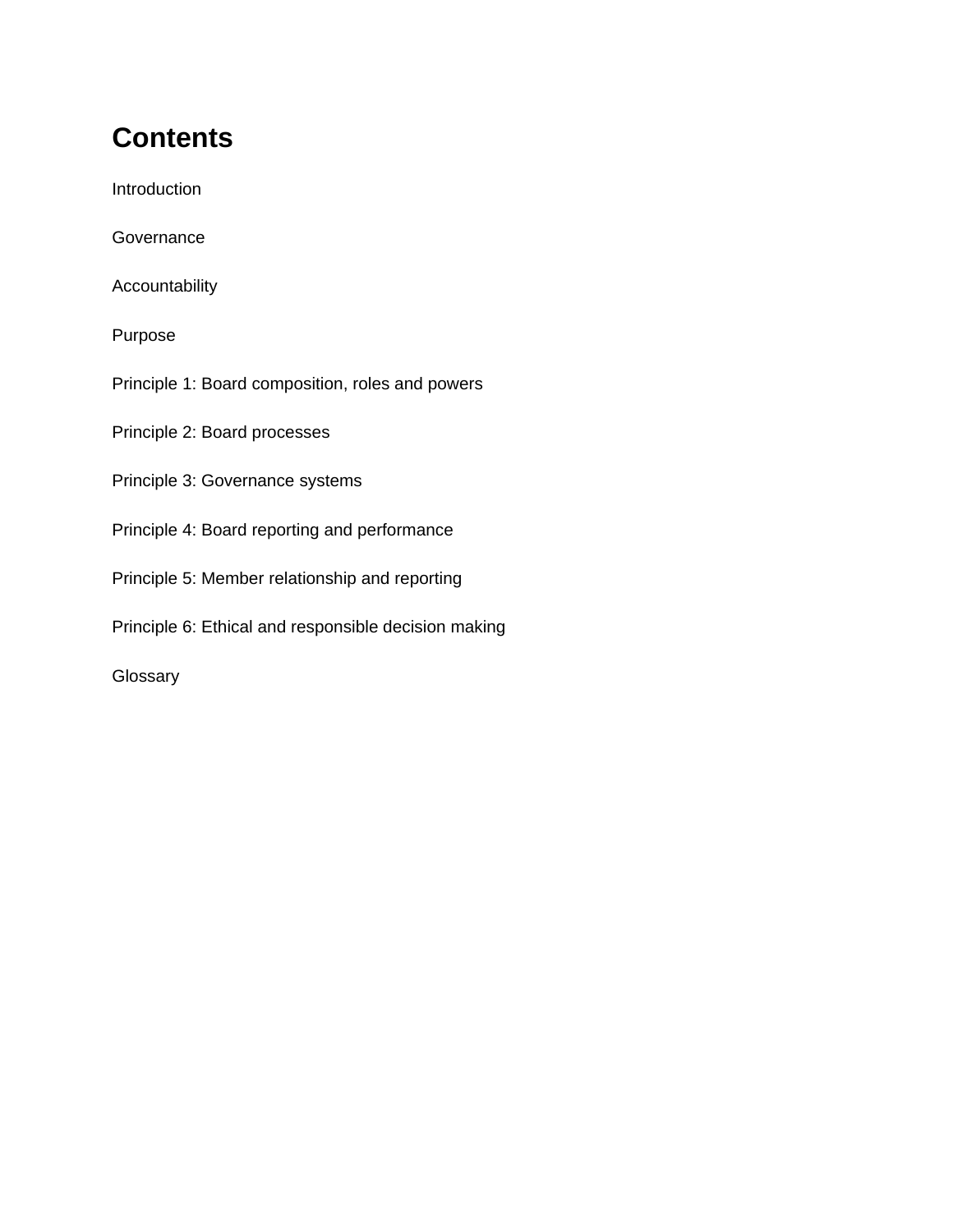# **Introduction**

The Australian Sports Commission (ASC) is the Commonwealth Government's statutory authority responsible for developing and funding Australian sport. As such, the ASC is responsible for the Australian Government's funding to Australia's national sporting organisations to develop sporting excellence and increase participation in sport. It is important, therefore, that the ASC has a clearly stated position with respect to the governance of national sporting organisations to which the ASC provides taxpayer moneys.

The sporting landscape in Australia is enriched and delivered through the countless hours of service and support provided by volunteers. Volunteer boards, committees and administrators in particular carry extra responsibilities and burdens associated with the complex legal and regulatory environment within which they must operate. The contribution and commitment to ensuring Australia has a quality environment where people can participate and strive for success is of immeasurable value to the community.

# **Purpose**

The purpose of these guidelines is to:

- assist members of boards, chief executive officers and managers of sporting organisations to develop, implement and maintain a robust system of governance that fits the particular circumstances of their sport
- provide the mechanisms for an entity to establish and maintain an ethical culture through a committed self-regulatory approach
- provide members and stakeholders with benchmarks against which to gauge the entity's performance.

# **Accountability**

The size, complexity and operations of sporting organisations differ, so to optimise individual performance, flexibility must be allowed in the structures and systems that are adopted. This flexibility must be balanced against accountability, contestability and transparency. There is an obligation for all sporting organisations to explain to stakeholders if any alternative approach to the best-practice principles is adopted (the 'if not, why not' obligation).

### **Governance**

Governance is the system by which organisations are directed and managed. It influences how the objectives of the organisation are set and achieved, spells out the rules and procedures for making organisational decisions and determines the means of optimising and monitoring performance, including how risk is monitored and assessed.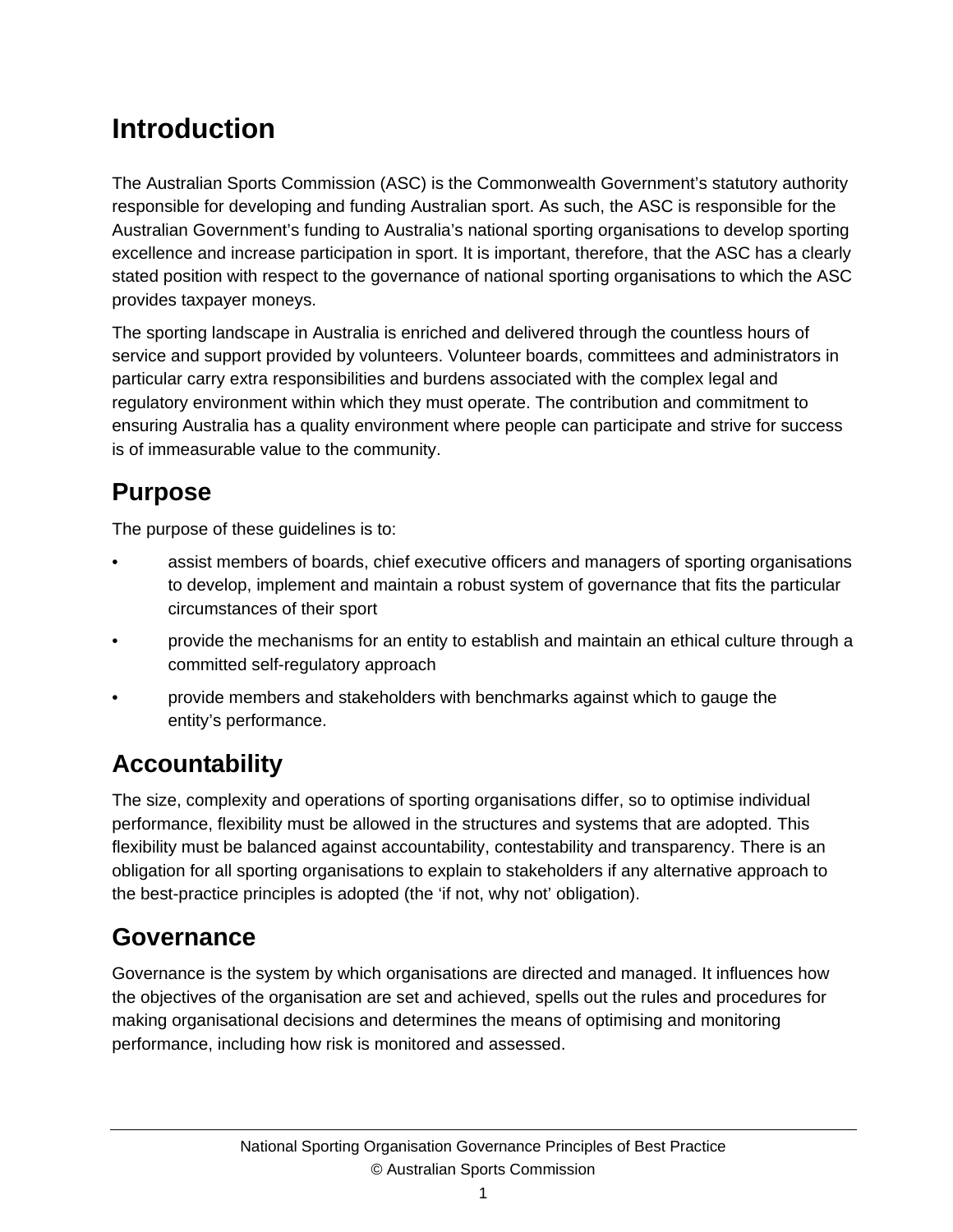The ASC recognises that effective sports governance requires leadership, integrity and good judgment. Additionally, effective governance will ensure more effective decision making, with the organisation demonstrating transparency, accountability and responsibility in the activities undertaken and resources expended.

It is commonly accepted that governance structures have a significant impact on the performance of sporting organisations. Poor governance has a variety of causes, including director inexperience, conflicts of interest, failure to manage risk, inadequate or inappropriate financial controls, and generally poor internal business systems and reporting. Ineffective governance practices not only impact on the sport where they are present, but also undermine confidence in the Australian sports industry as a whole.

Governance concerns three key issues:

- how an organisation develops strategic goals and direction
- how the board of an organisation monitors the performance of the organisation to ensure it achieves these strategic goals, has effective systems in place and complies with its legal and regulatory obligations
- ensuring that the board acts in the best interests of the members.

The National Sporting Organisation Sports Governance Principles of Best Practice advocate strengthening structures that support good leadership and decision making, and ensure sound and effective governance.

In keeping with best practice in Australian corporate governance, this paper contains guidelines within which the ASC believes a sporting organisation's board members should operate and enact their role. The resource takes the form of six major principles:

- Principle 1: Board composition, roles and powers
- Principle 2: Board processes
- Principle 3: Governance systems
- Principle 4: Board reporting and performance
- Principle 5: Member relationship and reporting
- Principle 6: Ethical and responsible decision making.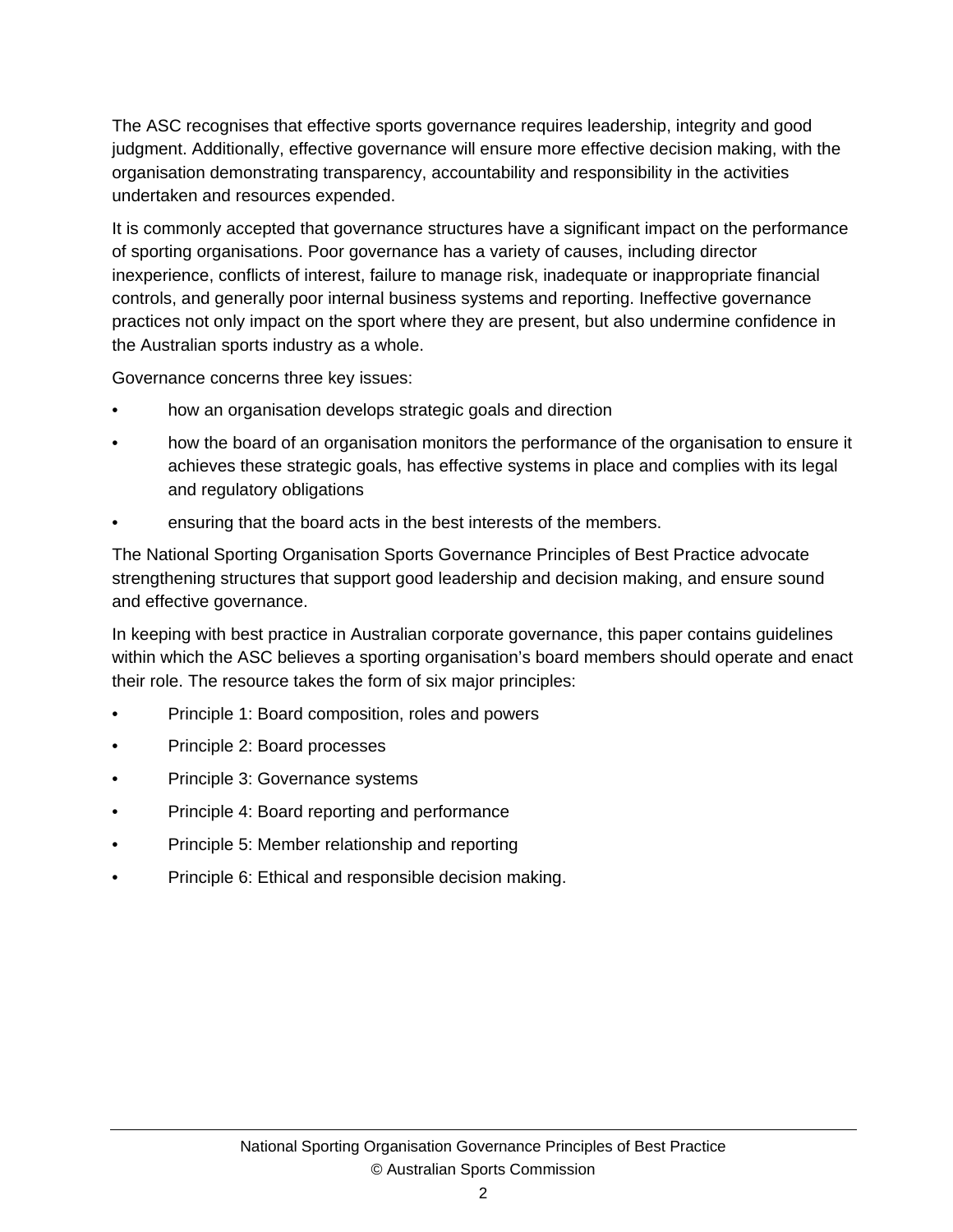# **Principle 1: Board composition, roles and powers**

Different sporting organisations operate under different governance structures. While not advocating the adoption of any single model, the ASC does advocate that each structure should be clearly documented with a clear delineation of the roles, responsibilities and powers of the board, management and each body involved. Further, there should be no overlap in the powers of any two bodies or individuals in a governance structure.

The organisation's framework of governance should:

- enable strategic guidance of the entity
- ensure the effective monitoring of management by the board
- clarify the respective roles, responsibilities and powers of the board and management
- define the board's accountability to the entity
- ensure a balance of authority so that no single individual has unfettered powers.

#### **Principle 1.1: That management powers be formalised, disclosed and placed in a board which has the power to exercise all the powers of the organisation, except those powers that the Act or Constitution requires to be exercised in general meeting.**

#### *Commentary and guidance*

The ASC does not endorse a governance structure featuring both a board and another body, whereby this other body (usually called a council) assumes some board functions.

The nature of matters reserved to the board and delegated to management will necessarily depend on the size and complexity of the organisation, and be influenced by its tradition and culture and the skills of directors and managers.

#### **Principle 1.2: That national sporting organisations be incorporated as a company limited by guarantee under the** *Corporations Act 2001* **(Cwlth).**

#### *Commentary and guidance*

It must also be noted that, regardless of the Act (Corporations or Associations) under which the organisation is incorporated, if a national sporting organisation carries on business in a state other than that in which it is incorporated, it is required to be registered under the *Corporations Act* as a registrable Australian body. This registration imposes additional administrative requirements on the organisation.

While there can be arguments for the adoption of various legal structures, and there are limitations and benefits attached to each, the ASC encourages national sporting organisations to adopt a company limited by guarantee organisational structure.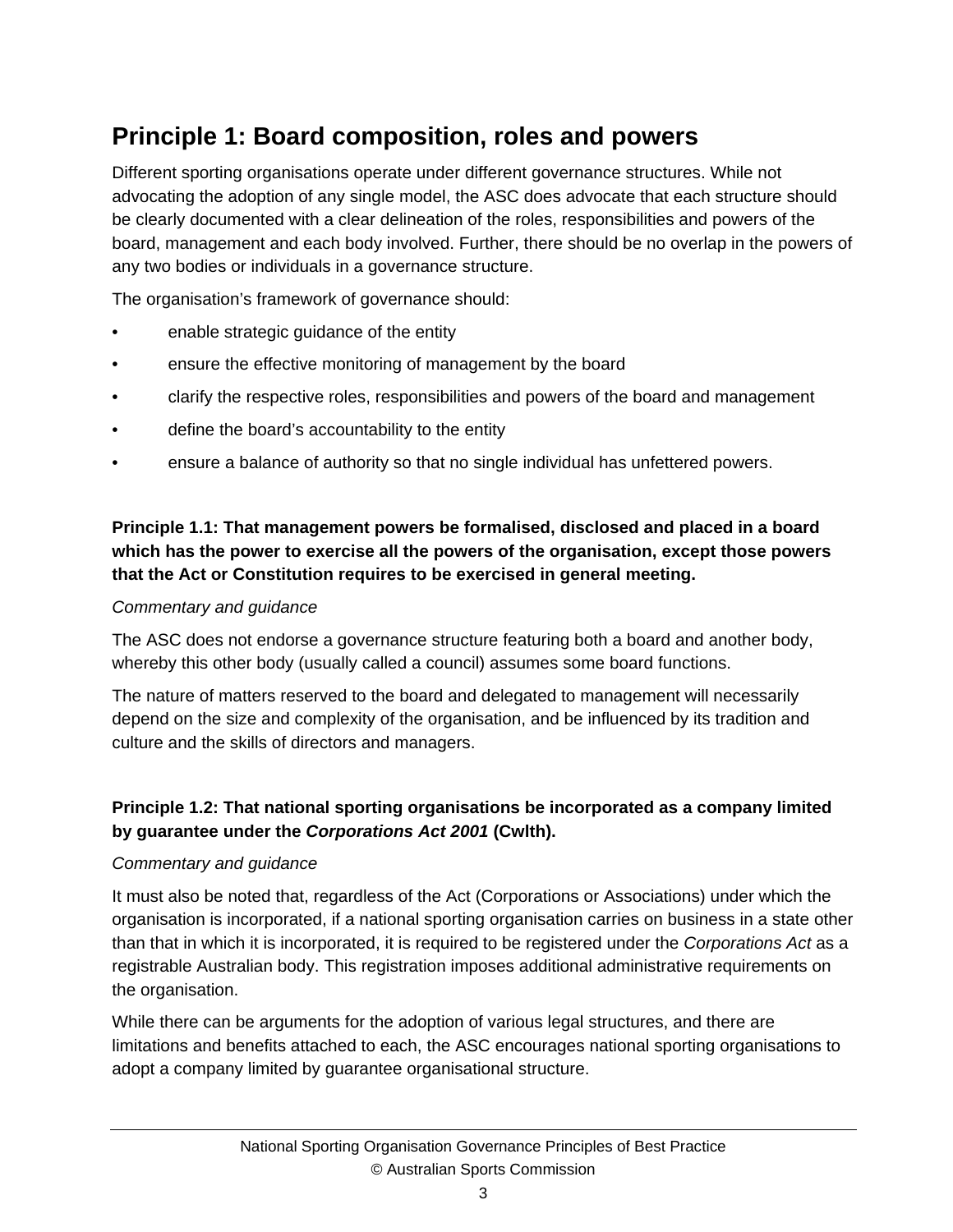The more comprehensive legislation entailed within the *Corporations Act 2001* (Cwlth) provides for a very robust and structured platform for the operation of organisations and provides clarity in areas otherwise silent within the *Association Incorporation Act*.

The key governance role of the organisation under each of the Acts rests with the board of directors, who must act in accordance with the requirements of the relevant Act, within other federal and state laws, and the constitution of the incorporated body.

#### **Principle 1.3: That the incorporated body has a constitution, which embodies the following key sections:**

- **interpretation objects and powers**
- **members membership and meetings of members (general meetings)**
- **the board powers, other roles (chief executive officer and secretary) and meetings of the board**
- **reporting**
- **accounts**
- **auditors**
- **winding up.**

#### *Commentary and guidance*

The constitution should be written in a clear, unambiguous and succinct manner. It should not be overburdened with items that would be better served to be detailed in the organisation's by-laws or policies. These are usually items that can be expected to be changed and updated from time to time. In these circumstances the board should, through by-law and policy development, be empowered to oversee and manage the issues.

**Principle 1.4: That the members of an organisation should elect the majority of the board of directors. In addition, any issue on which a member vote is taken should require a majority of member votes for any proposal to be passed.** 

#### *Commentary and guidance*

Each sporting organisation should detail how people and/or organisations may become the members of them. The constitution of the incorporated body will state the voting power of each member in this regard.

The ASC advocates that a 'one state one vote' voting system be applied to federal sporting structures. While a proportional voting system is an option, it is not recommended. Large member bodies should never be able to dominate the direction of an organisation.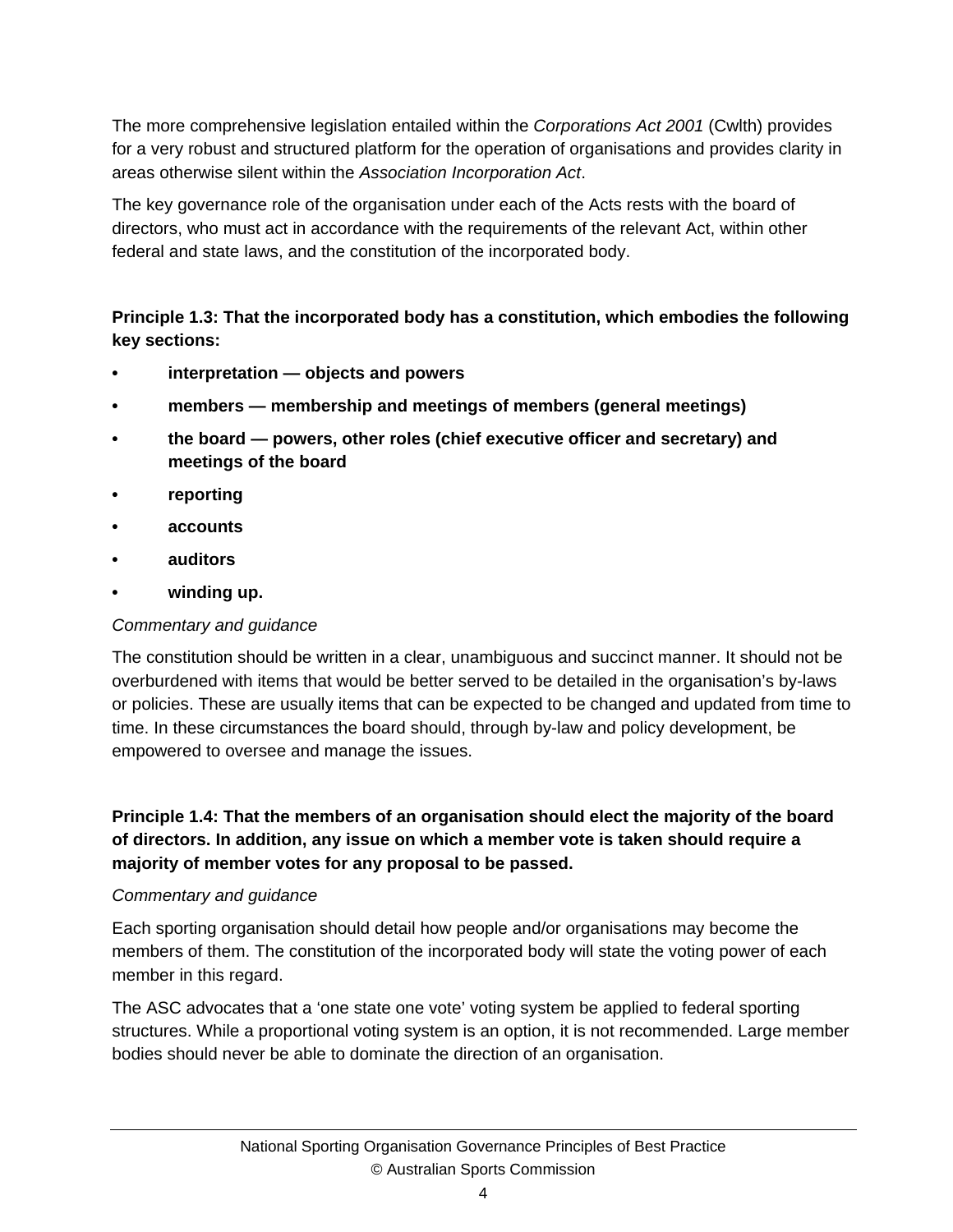Where a board is made up of appointed and elected directors, it is recommended that at least a majority of the board membership is elected by the members. In addition, it is also advocated that votes taken at board or general meetings should be passed by a majority of directors/members and not be subject to a casting vote. This principle is based on the premise that if a majority cannot agree on an issue then the issue should be forfeited.

#### **Principle 1.5: That the governance structure should feature a clear separation of powers and responsibilities between the board (the 'mind' of the organisation) and the chief executive officer and their staff (the 'hands' of the organisation).**

#### *Commentary and guidance*

This clarity of powers and responsibilities must also apply to the various board and management committees.

The governance structure should also recognise that individual directors, the chief executive officer (or similar), their staff, board committees and management meetings hold no authority to act on behalf of the organisation by virtue of their position alone. All authority rests with the board, which may delegate authority to any person or committee.

Each such delegation should be clearly documented in a delegations manual or similar. Normally there will be significant delegations to the chief executive officer. In their capacity as directors, directors have no individual authority to participate in the day-to-day management of the entity, unless authority is explicitly delegated by the board.

#### **Principle 1.6: That the board should:**

- **confirm the broad strategic directions of the organisation**
- **appoint, dismiss, direct, support professional development for, evaluate the performance and determine the remuneration of, the chief executive officer**
- **approve, monitor and review the financial and non-financial performance of the organisation**
- **ensure an effective system of internal controls exists and is operating as expected, and that policies on key issues are in place and appropriate and that these can be applied effectively and legally to those participants or persons for whom they are intended**
- **develop a clearly articulated and effective grievance procedure**
- **ensure financial and non-financial risks are appropriately identified and managed**
- **ensure the organisation complies with all relevant laws, codes of conduct and appropriate standards of behaviour**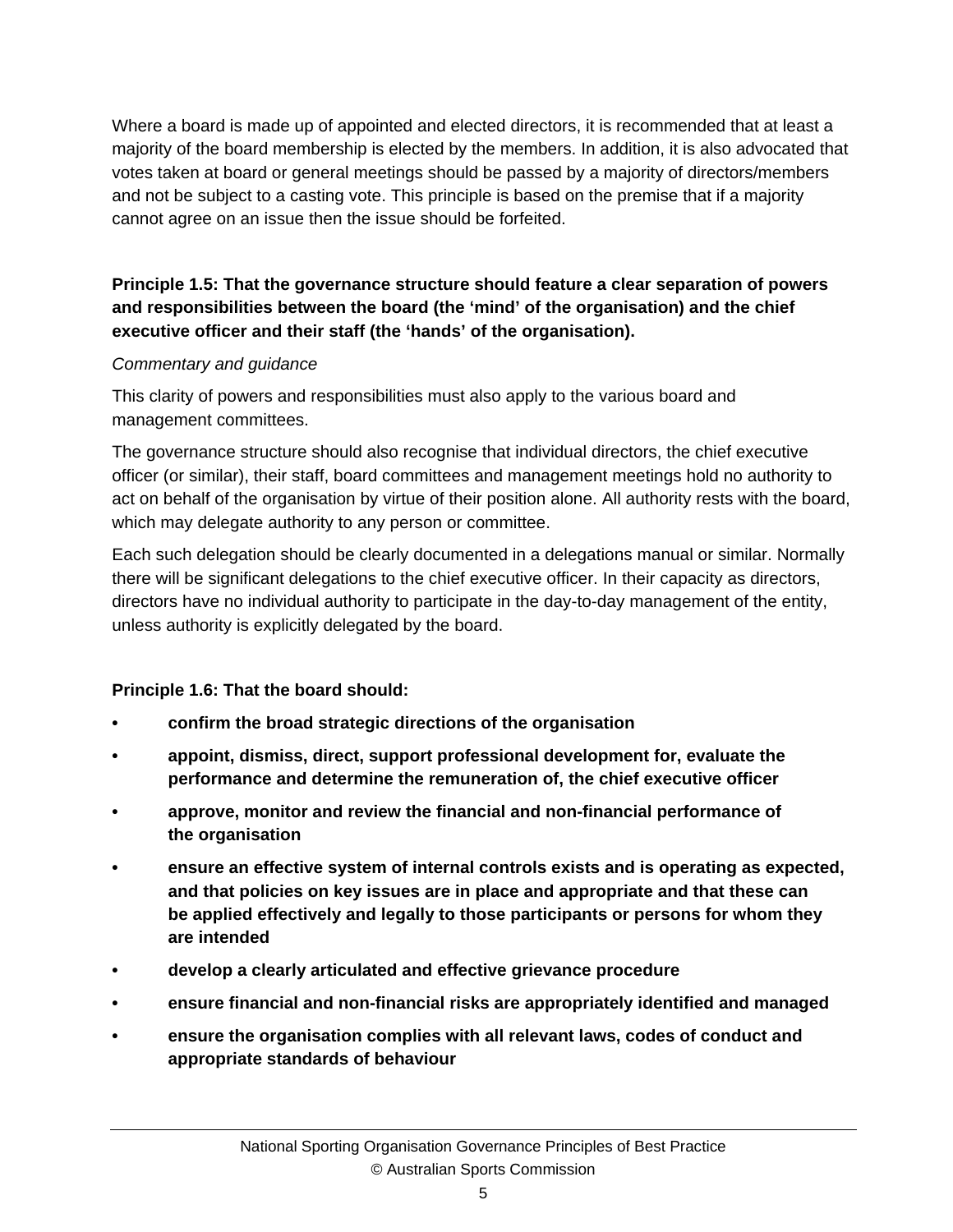- **provide an avenue for key stakeholder input into the strategic direction of the organisation**
- **ensure director, board and chairman performance evaluation occurs regularly.**

#### *Commentary and guidance*

The board's primary responsibility is one of trusteeship on behalf of its stakeholders, ensuring that the legal entity, the organisation, remains viable and effective in the present and for the future.

The board's role includes determining the organisation's strategic direction, core values and ethical framework, as well as key objectives and performance measures. A key critical component of this role is the board's ultimate authority and responsibility for financial operations and budgeting to ensure the achievement of strategic objectives.

Where a sporting organisation does not have a chief executive officer or equivalent position, either paid or unpaid, management and operational tasks may be delegated to a range of people, including board members or committees. In this case, directors must ensure that they separate their strategic board roles and responsibilities from their individual operational responsibilities.

#### **Principle 1.7: That each board should be structured to reflect the knowledge of the sport and sports industry and the complex operating environment facing the modern sporting organisation. Normally, it is envisaged that a board will:**

- **comprise between five and nine directors**
- **have a sufficient blend of expertise and skills necessary to effectively carry out its role**
- **have all directors being independent, regardless of whether they are elected or appointed**
- **have the ability to make a limited number of external appointments to the board to fill skills gaps**
- **institute a staggered rotation system for board members with a maximum term in office to encourage board renewal while retaining corporate memory**
- **be broadly reflective of the organisation's key stakeholders, but not at the expense of the board's skills mix.**

#### *Commentary and guidance*

The number of directors on a board should reflect the size and level of activity of the organisation. As such, the ASC advocates a board with the necessary skills to carry out its governance role rather than a representative board.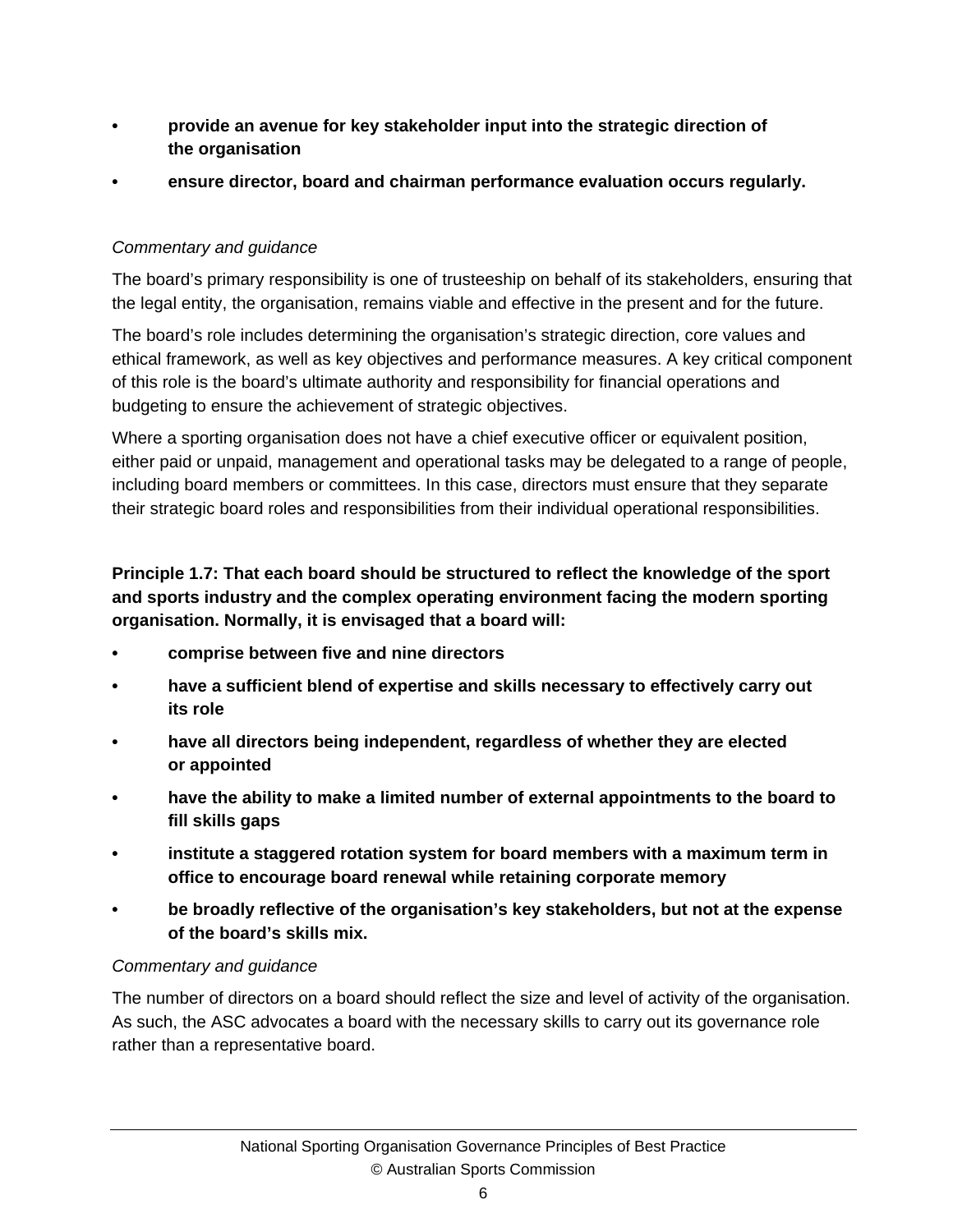Independent directors are those that are not appointed to represent any constituent body, are not employed by or have a significant business relationship with the organisation, do not hold any other material office within the organisational structure and have no material conflict of interest as a result of being appointed director.

In relation to traditional federal sporting structures, the holding of state-level positions would be seen to be a material conflict of interest if held at the same time as national-level positions.

In unitary sporting structures, where there is only one organisational entity with a direct relationship to individual members and/or their clubs, club-level positions may create a similar level of conflict to that of the state level in the federal structure. Similarly, sporting organisations whose operations are predominantly of a business-owner nature should avoid situations where the owners of those businesses are also the key decision makers of the organisation, where those decisions will have a material effect on the outcomes of those businesses, perceived or actual.

Examples of material conflicts are: presidents of member bodies, representatives of select groups (for example, umpires) and chief executive officers or senior staff.

When directors do represent a constituency, they are bound by their legal responsibility to represent the organisation as a whole.

External appointments (appointed directors) are appointments to the board that have not been elected by the constitutional members and are at the discretion of the existing board.

An effective board has a proper understanding of, and competence to deal with, the current and emerging issues of the business and can effectively review and challenge the performance of management and exercise independent judgment.

#### **Principle 1.8: That national sporting organisations and their member bodies have aligned objects and purpose to ensure effective and efficient achievement of sport outcomes.**

#### *Commentary and guidance*

To achieve effective outcomes for the sport it is essential, particularly in a federated model, that national and member bodies have aligned objects and purpose. It is critical that member bodies within a sport operate as if they were one body working towards the same outcome to deliver effective products and services to its members and stakeholders.

The sport should have a single strategic plan that drives the overarching objectives, which are delivered consistently and effectively by the member bodies. The sport's strategic plan should form the basis of all local implementation outcomes and be developed with input and agreement from all stakeholders.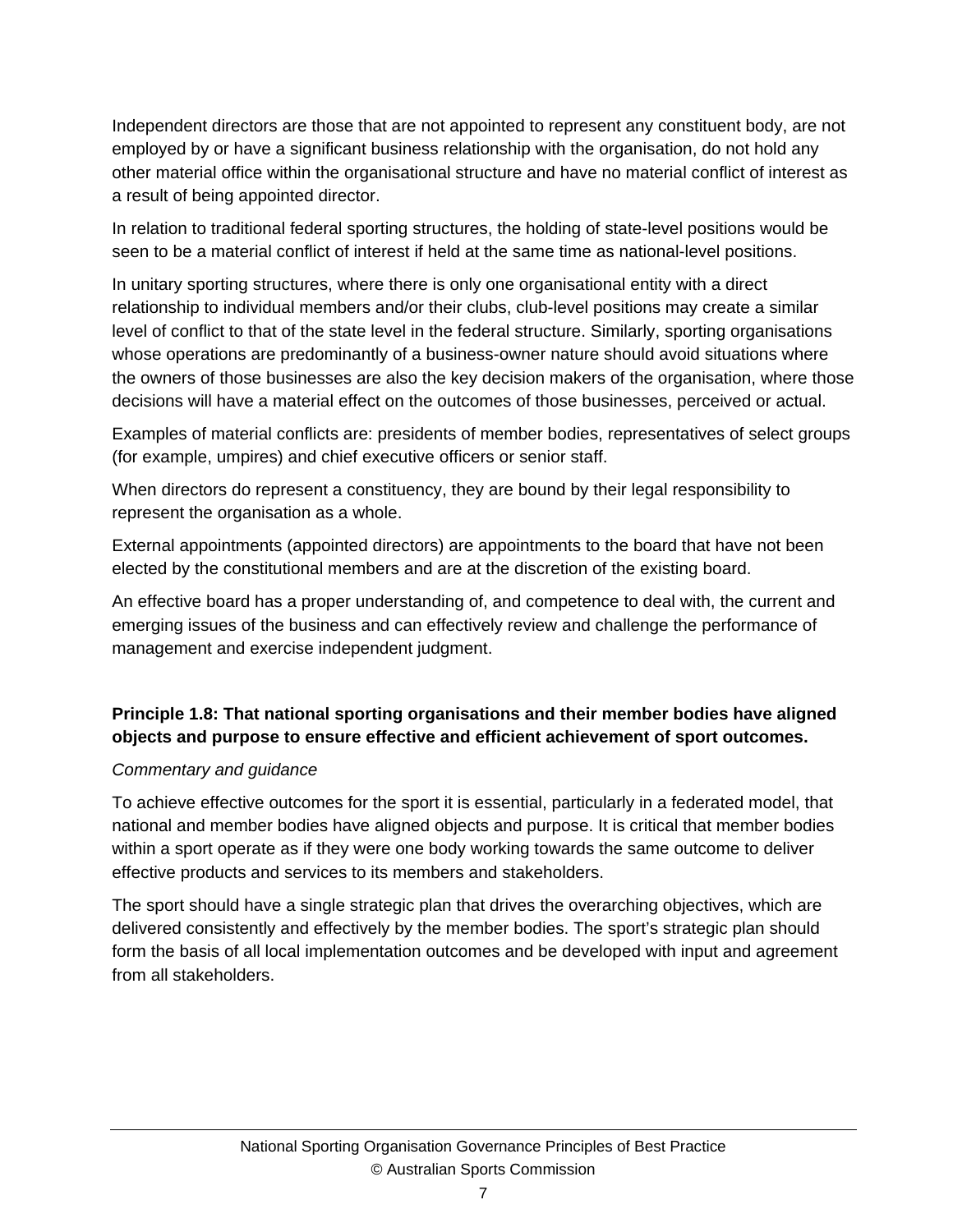#### **Principle 1.9: That where two or more bodies are amalgamating, an interim board arrangement occurs in order for all parties to be confident about the future direction and priorities of the amalgamated body.**

#### *Commentary and guidance*

In the interim arrangement, the board of the new organisation would include equal representation drawn from the boards of the amalgamating bodies or representatives nominated by each of the amalgamating groups' interests.

This interim arrangement would operate for a finite period of time, at the end of which a new board structure as outlined in Principle 1.7 should be adopted.

The ASC encourages like organisations to look into the benefits of amalgamation to ensure that sustained competitiveness, efficiencies and economies of scale are achieved to provide enhanced outcomes for the sport's members and participants.

**Principle 1.10: That the board outline the role of individual directors/board members, including (at a minimum):** 

- **the fiduciary duty of directors to act in the interests of the members as a whole and not to represent individual constituents. Thus, once elected, the board should have the ability to operate independently in the interests of the organisation as a whole, free from undue influence**
- **the legal duties of individual directors, including the requirement of directors to:** 
	- **act in good faith and for a proper purpose**
	- **exercise due care and diligence**
	- **ensure the organisation does not continue to carry on its business while insolvent**
	- **meet the requirements of various other federal and state laws that directly impact on the organisation**
- **a code of conduct or policy specifying the behaviour expected of directors (see Principle 6)**
- **a conflict of interest provision that specifies:** 
	- **a director must disclose actual/potential conflicts of interest**
	- **the process for disclosure of real or potential conflicts of interest**
	- **a process that governs a director's involvement in any decisions with which they have a conflict of interest**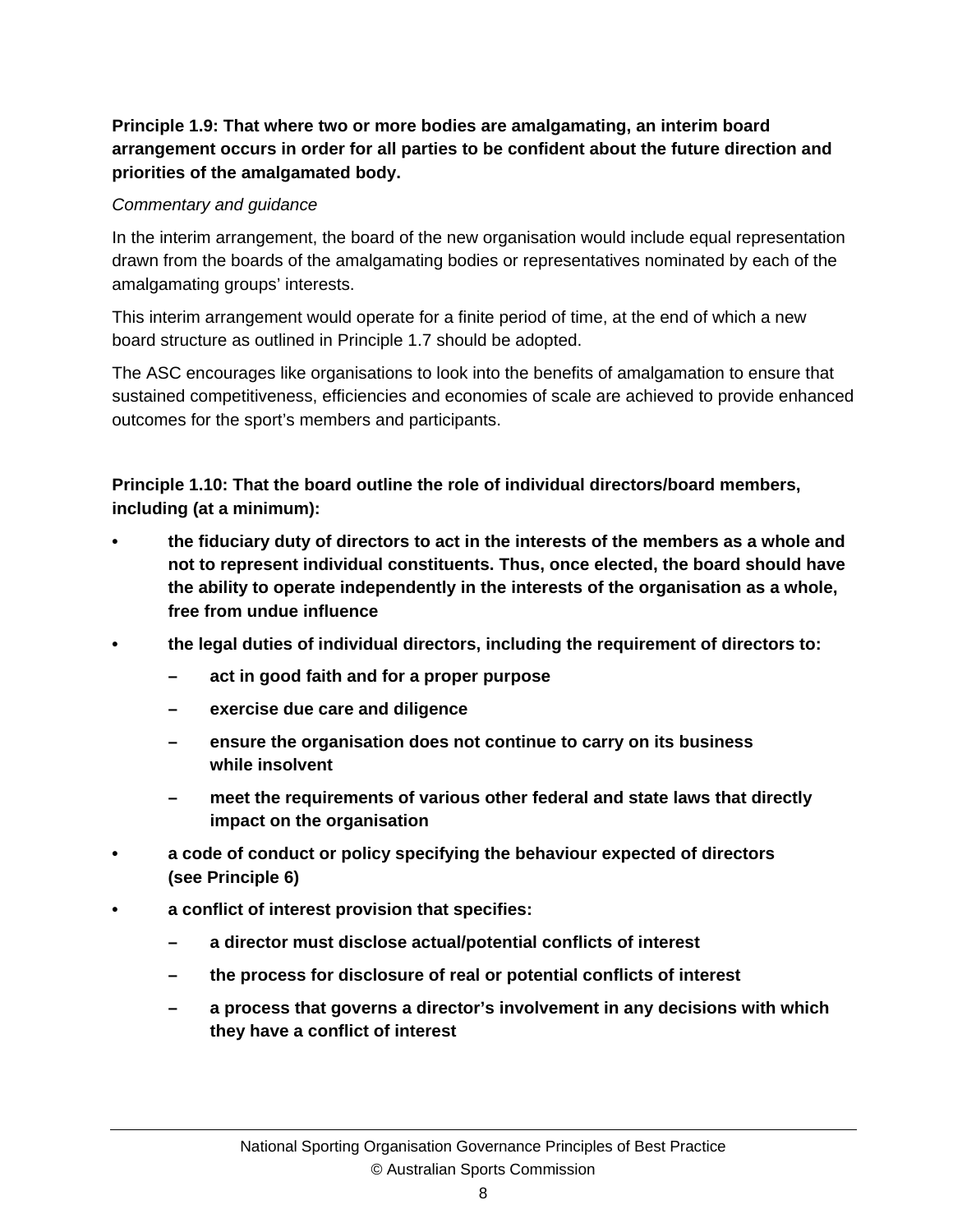- **the requirement for a register of ongoing interest to provide a record of all potential conflicts**
- **a director should not hold any other official or corresponding administrative position within the organisation at any level that creates a material conflict of interest. This is to ensure no actual or perceived conflicts of interest**
- **maintaining a register of related party transactions**
- **the responsibilities of directors for continuing professional development as well as engagement in ongoing performance assessment (see Principle 4).**

#### *Commentary and guidance*

The role of a director of an organisation is one of the key components of the governance framework to ensure the accountability, transparency and contestability of the direction, performance and conformance of the organisation.

It is critical that new directors are appropriately inducted to the board and the organisation and that they understand their roles within the organisation.

In relation to a director's conflict of interest, a director should not hold any official position at state, regional or club level, or corresponding administrative position, that provides a material conflict of interest which is actual or perceived and that all endeavours to avoid this should be pursued (see Principle 1.7).

Directors should have appropriate personal qualities such as loyalty, honesty, the courage to ask tough questions and should exhibit high ethical standards. As a minimum, directors should embrace fairness, respect, responsibility and safety as key guiding principles of ethical behaviour within their organisation.

#### **Principle 1.11: That the roles of key positions in the governance system are documented and understood. Normally these positions should include:**

- **board** 
	- **chair/president**
	- **directors**
	- **company secretary**
	- **chairs of board committees**
- **management** 
	- **chief executive officer.**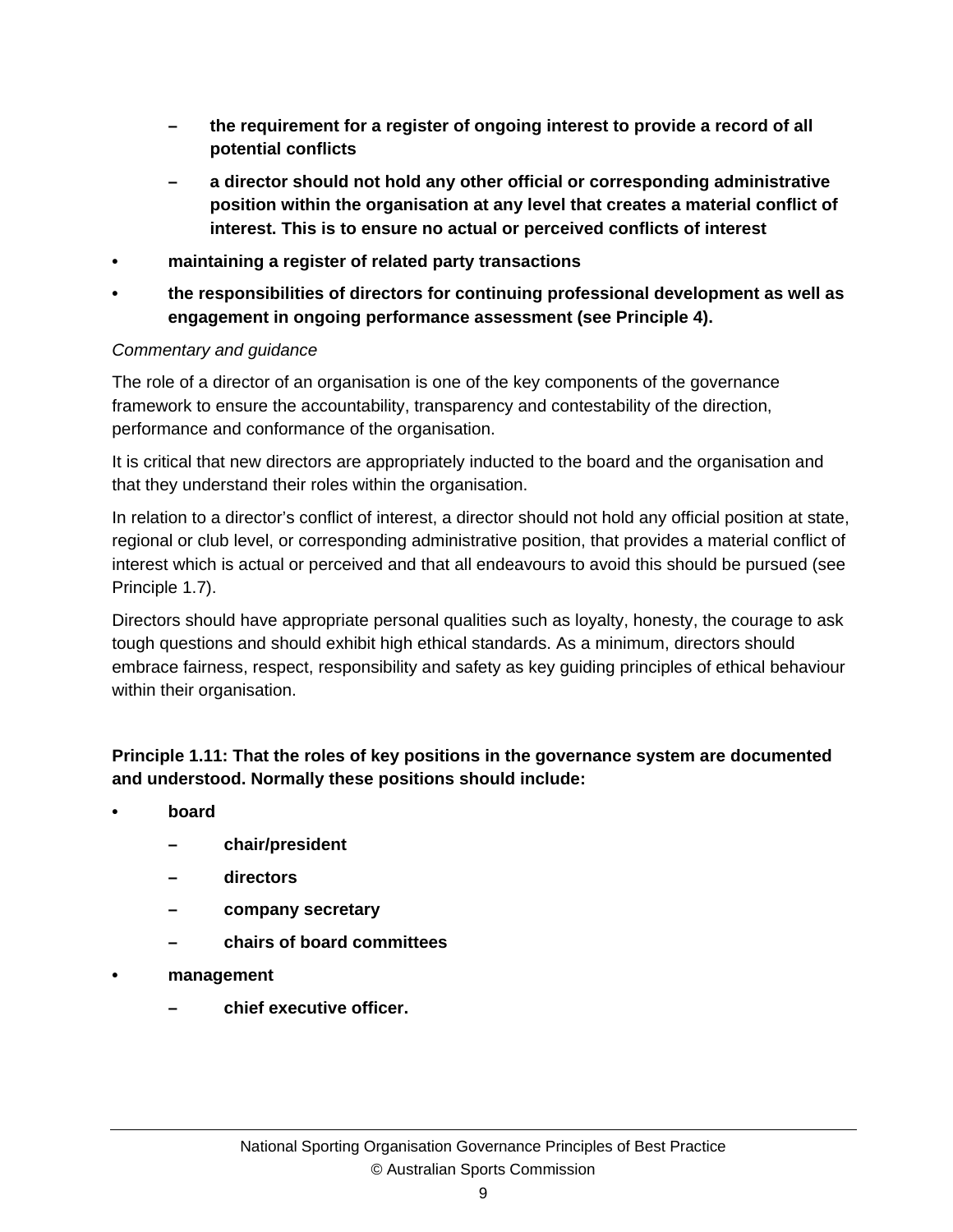#### *Commentary and guidance*

As it is expected that national sporting organisations will form a company limited by guarantee structure, then it will be necessary to appoint a company secretary to provide for the legal compliance requirements under company law.

#### **Principle 1.12: That the chief executive officer will not normally be a director of the board. This enables and supports a clear separation of power between the board and management.**

#### *Commentary and guidance*

The ASC suggests it is good practice to ensure that a distinction between management and board membership occurs and that the chief executive officer of the organisation should not necessarily be a member of the board. However, in this circumstance it is also good practice to ensure the chief executive officer is aware of, and present at, board meetings to provide information and advice to the board on the operations of the organisation and to understand the direction provided by the board.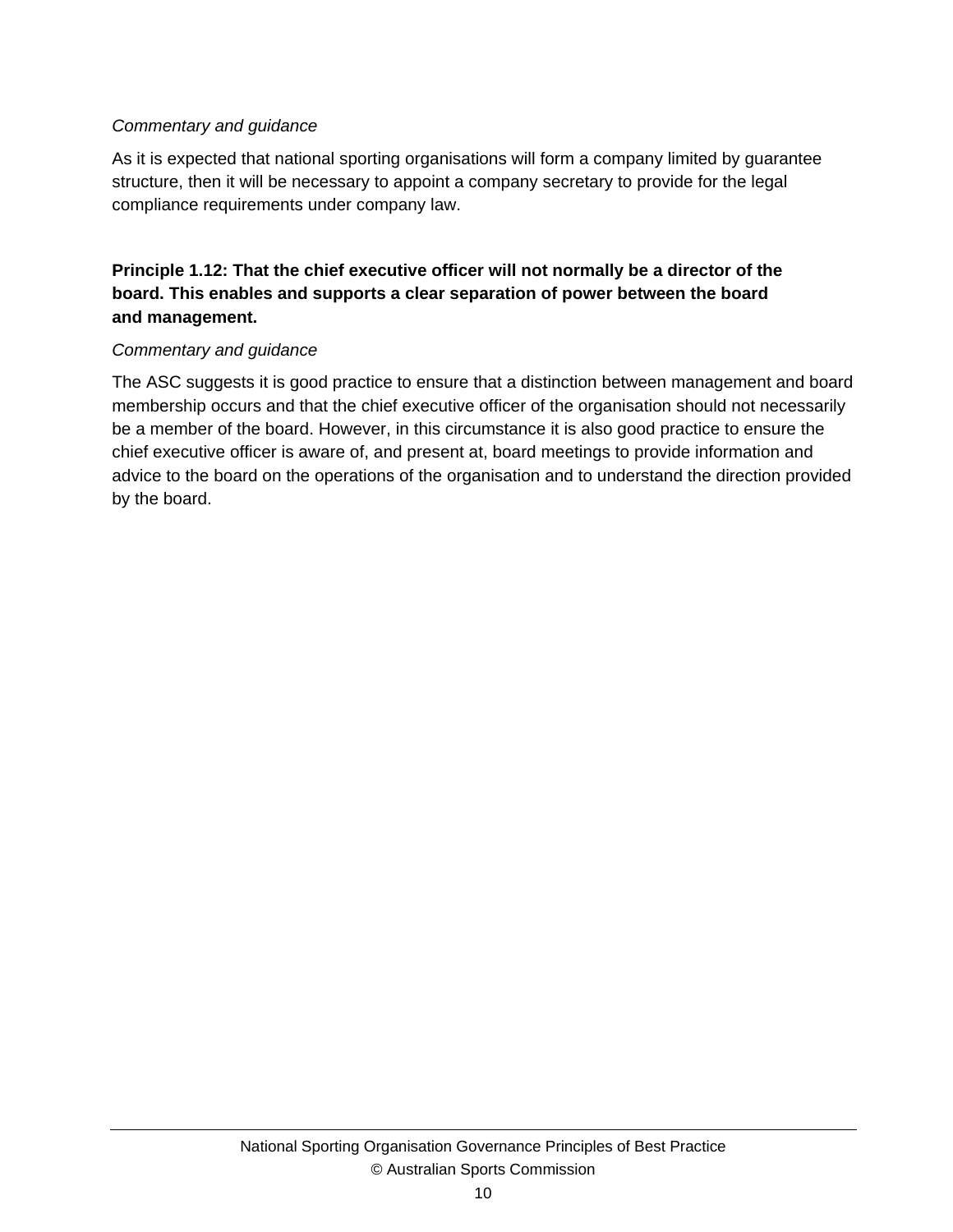# **Principle 2: Board processes**

Each board should agree to and document a clear set of governance policies and processes to facilitate effective governance. These processes should reflect best practice and be subject to regular review.

An effective board meeting should have the following attributes:

- a capable chair, with meetings held regularly and attended by appropriate personnel
- board papers for every item provided in advance so directors are informed and well prepared
- clear, timely and accurate recording of decision making and communication of outcomes to stakeholders.

#### **Principle 2.1: That the board should document its meeting process. Normally this will include:**

- **legal requirements**
- **decision-making approach (consensus versus voting) and voting rights of attendees**
- **protocol/s for meeting conduct and director behaviour**
- **logistical details such as meeting frequency, meeting location, timing of meetings, attendees, etc.**

#### *Commentary and guidance*

The legal requirements in regard to meetings incorporate such items as the official number required to make a quorum, the amount of notice required for calling a meeting and other such requirements as specified in the organisation's constitution.

The frequency of meetings will depend on the size of the organisation and the internal and external circumstances, including any specific issues the organisation needs to deal with at any given time. A sporting organisation board should meet no less than six times per year and often as regularly as monthly. The schedule of dates for board and committee meetings should be agreed in advance.

#### **Principle 2.2: That the board should prepare an agenda for each meeting. In addition, the board should agree how the agenda will be developed and the items for regular inclusion.**

#### *Commentary and guidance*

The governance policy should outline the process for establishing the agenda for each board meeting. It is essential that the board ensures meetings adhere to pre-agreed time frames and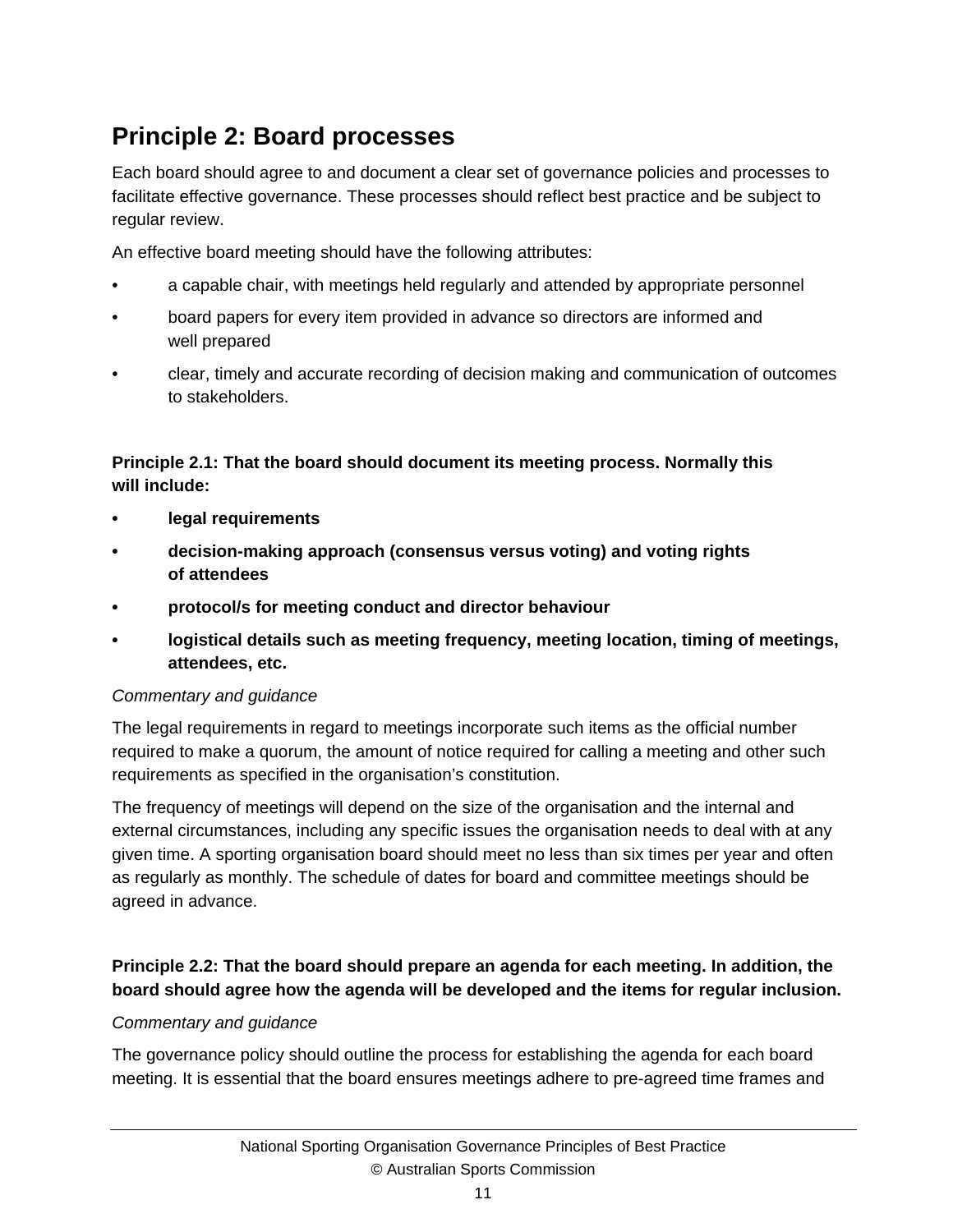that adequate time is given to each agenda item. It is also essential that the board ensures some agenda items are linked to the strategic objectives of the organisation and that there is an alignment between the reporting from management and the key performance indicators that have been approved by the board.

**Principle 2.3: That board meetings should have appropriate documentation. This means issues submitted to the board should be in an appropriate and agreed form (a board paper) and be circulated sufficiently in advance of the meeting. The board should similarly maintain a clear record of decisions made through an appropriate and agreed minuting process.** 

#### *Commentary and guidance*

The governance policy should determine timing with regard to receiving board papers in advance.

Minutes should be an accurate record of discussions held and should be distributed in a timely manner, usually within a week of the meeting. These should be agreed by the board and outcomes communicated to stakeholders, again in a timely manner.

**Principle 2.4: That the board should be provided with all relevant information on an issue to enable proper execution of directors' duties. The board, or any individual board member, should also have the right to request, through the chief executive officer, any additional information from management if required (see Principle 4).** 

#### *Commentary and guidance*

The governance policy should state the circumstance when and how board members should go about accessing external or additional information in relation to board papers. For example, a director may wish to receive additional financial reports to enable them to effectively carry out their duties.

#### **Principle 2.5: That the board should plan its key annual activities and develop a corresponding board calendar/work plan.**

#### *Commentary and guidance*

The board calendar/workplan should include major annual activities for the board agenda, such as budget approval, strategy review, chief executive officer evaluation and annual general meeting.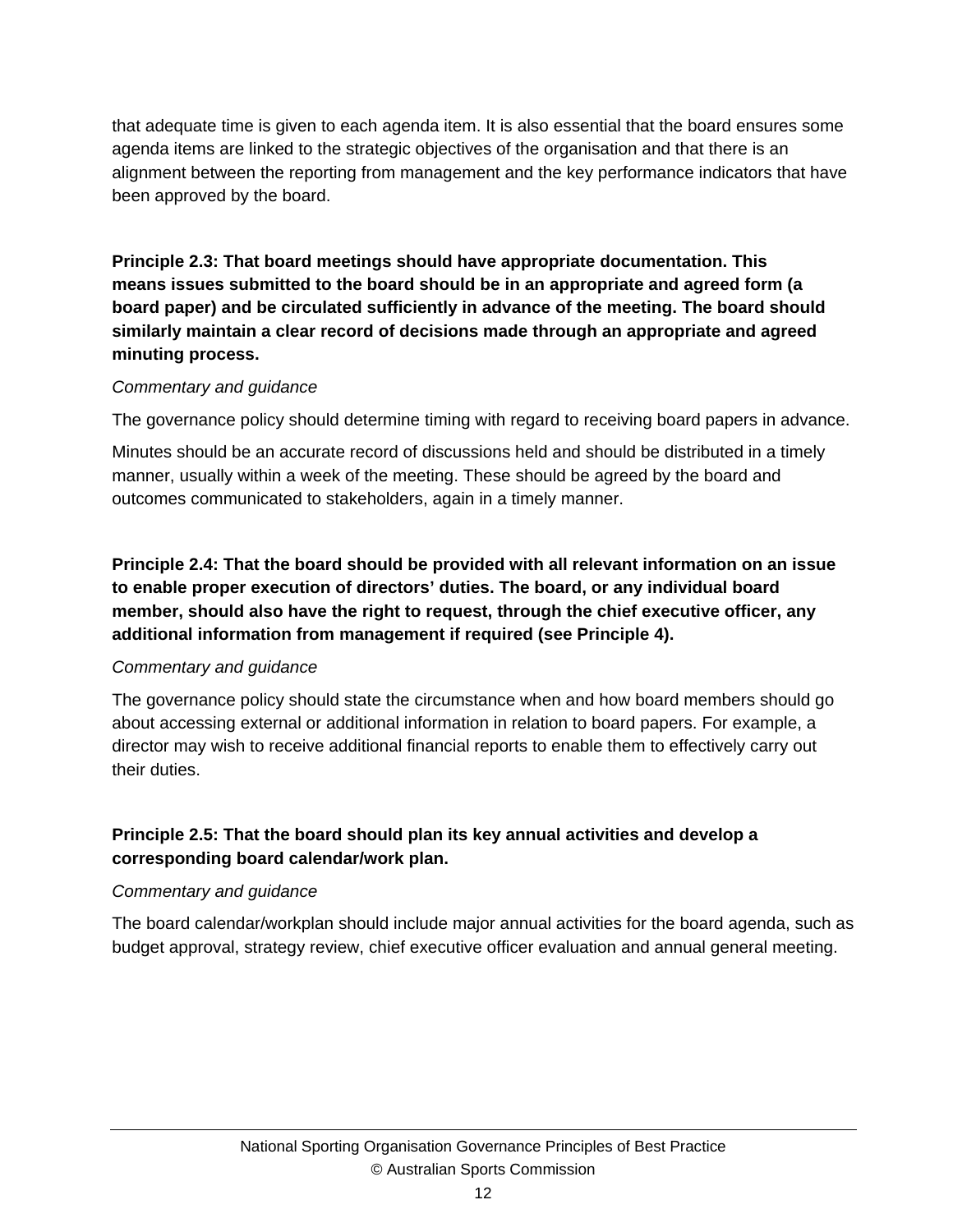**Principle 2.6: That the board and each committee established by the board should have terms of reference or a charter. The terms of reference/charter should include, at a minimum:** 

- **board/committee purpose**
- **authority delegated to the board/committee**
- **board/committee composition, including the appointment of a chair**
- **reporting requirements**
- **delineation of the role of the board/committee and the role of management.**

#### *Commentary and guidance*

Board committees allow directors to give closer attention to important issues facing the organisation than is possible for the full board. Board committees are an effective way to distribute the work between the directors and allow more detailed consideration of specific matters.

The number of board committees, size and mix, will vary from organisation to organisation depending on its size, complexity and the challenges it faces. Sporting organisations should consider the need to have board committees. Examples of board committees are audit, remuneration, selection and technical. The function and importance of the audit committee are considered later in these guidelines.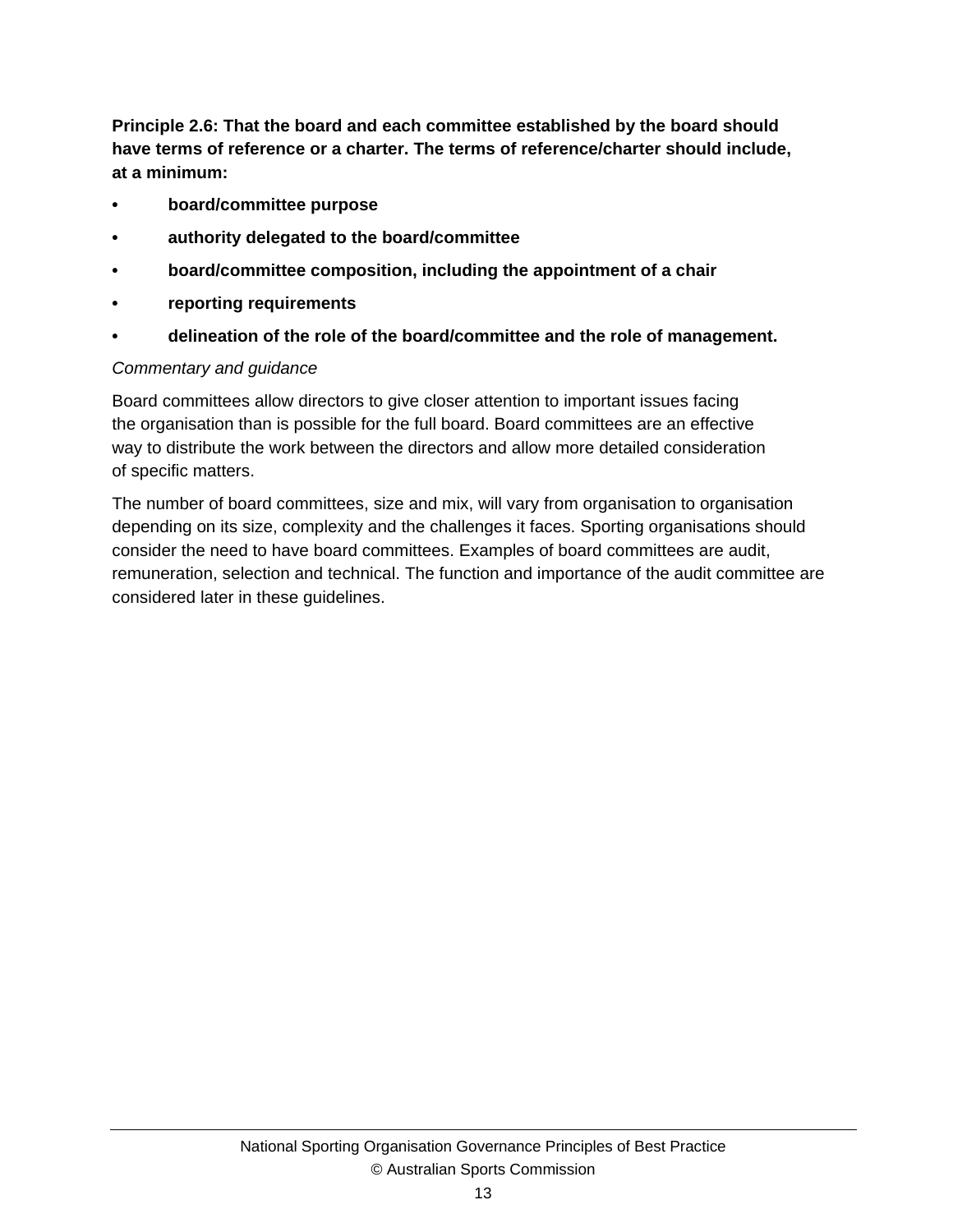### **Principle 3: Governance systems**

The board is ultimately responsible for the success of the organisation it governs. Each board should clearly define its role in discharging this responsibility.

An effective organisation should have the following systems:

- a strategic planning framework identifying core organisational values, goals and performance management indicators
- clearly documented board/management interaction, including appropriate delegations and authority of all parties
- a thorough process for identifying and monitoring legal, compliance and risk management requirements
- a thorough system of audit, including internal and external processes
- a performance management system to provide evidence and ensure monitoring of legal compliance and performance against plans.

**Principle 3.1: That the board should determine the process by which it will develop the strategic direction, key objectives and performance measures as well as core values and ethical framework for the organisation.** 

#### *Commentary and guidance*

It is important that a board regularly reviews its strategic priorities to ensure it maintains its competitive advantage and is clear about what it wants management to focus on.

The ASC considers it important that all key stakeholders are consulted through the strategic planning framework to ensure future strategies address the most pressing issues within the industry.

#### **Principle 3.2: That the board should develop a protocol outlining expectations for board–management interactions. This will normally include:**

- **expectations regarding the use of a board member's networks/contacts**
- **expectations regarding provision of advice to the chief executive officer and management**
- **a protocol for individual directors to acquire all information required for decision making and control (see Principle 4).**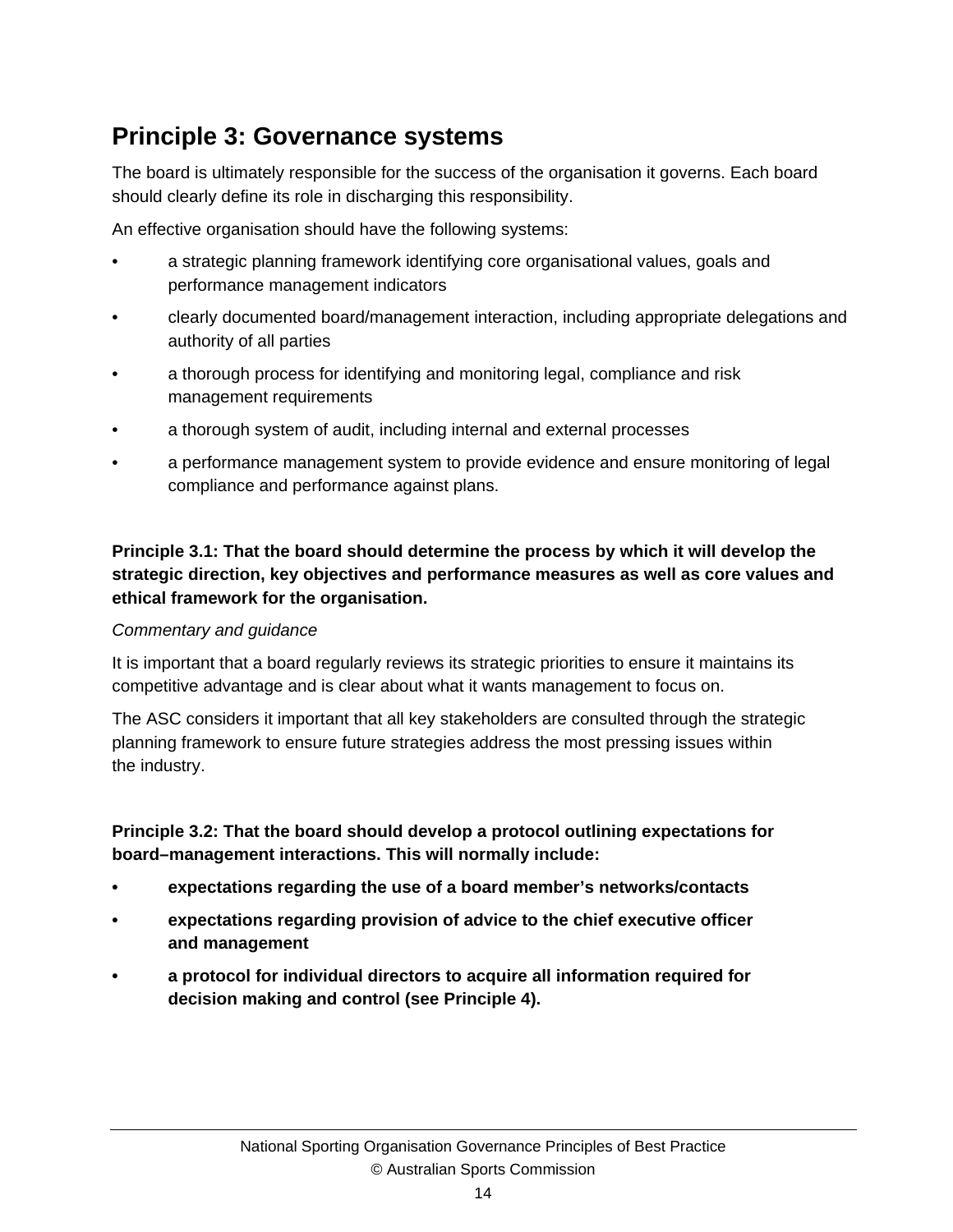#### *Commentary and guidance*

The relationship between management and the board is critical and must be supported by a clear segregation of responsibilities. At all times the board must be in control, however management must be accountable, operate with delegated authorities, have appropriate levels of skills, and perform against the established key performance indicators.

Directors should not approach management directly, but rather should channel all additional information requests through the chair and chief executive officer, unless specifically approved within the protocols.

**Principle 3.3: That the board should have in place an effective and efficient monitoring and evaluation system. This will include financial and non-financial monitoring. In particular, each board should monitor outcomes of the implementation of the strategies as the basis for the evaluation of overall performance and reporting to members (see Principle 5).** 

#### *Commentary and guidance*

It is essential that the performance indicators are clear and concise and, more importantly, can actually be measured.

It is also imperative that an organisation understand where they currently stand in relation to key performance indicators so a comparison can be achieved between past, current and future result targets.

**Principle 3.4: That the board should have in place an effective risk management strategy and process. This will require the board to take actions to identify key risks facing the organisation and ensure that risk management strategies are developed and actioned. The risk management system should comply with the Australian Risk Management Standard AS/NZS 4360:2004.** 

#### *Commentary and guidance*

It is essential that an organisation regularly reviews its risk exposure across all facets of the organisation. In line with AS/NZS 4360:2004 an organisation should review the likelihood and impact of all possible incidents and assess the actions required to minimise, avoid or eliminate potential risks. An organisation should ensure it also assesses the opportunities forgone as part of its risk assessment and evaluation process, as risk is not only a negative element; the opportunity cost of not doing activities should also be considered.

In addition, some events or activities often need a specific and comprehensive risk assessment to be done (for example, the hosting of a large sporting event). In this situation a business case should be developed as part of normal risk management processes to assess the impact and potential outcomes, negative or positive, of such an event.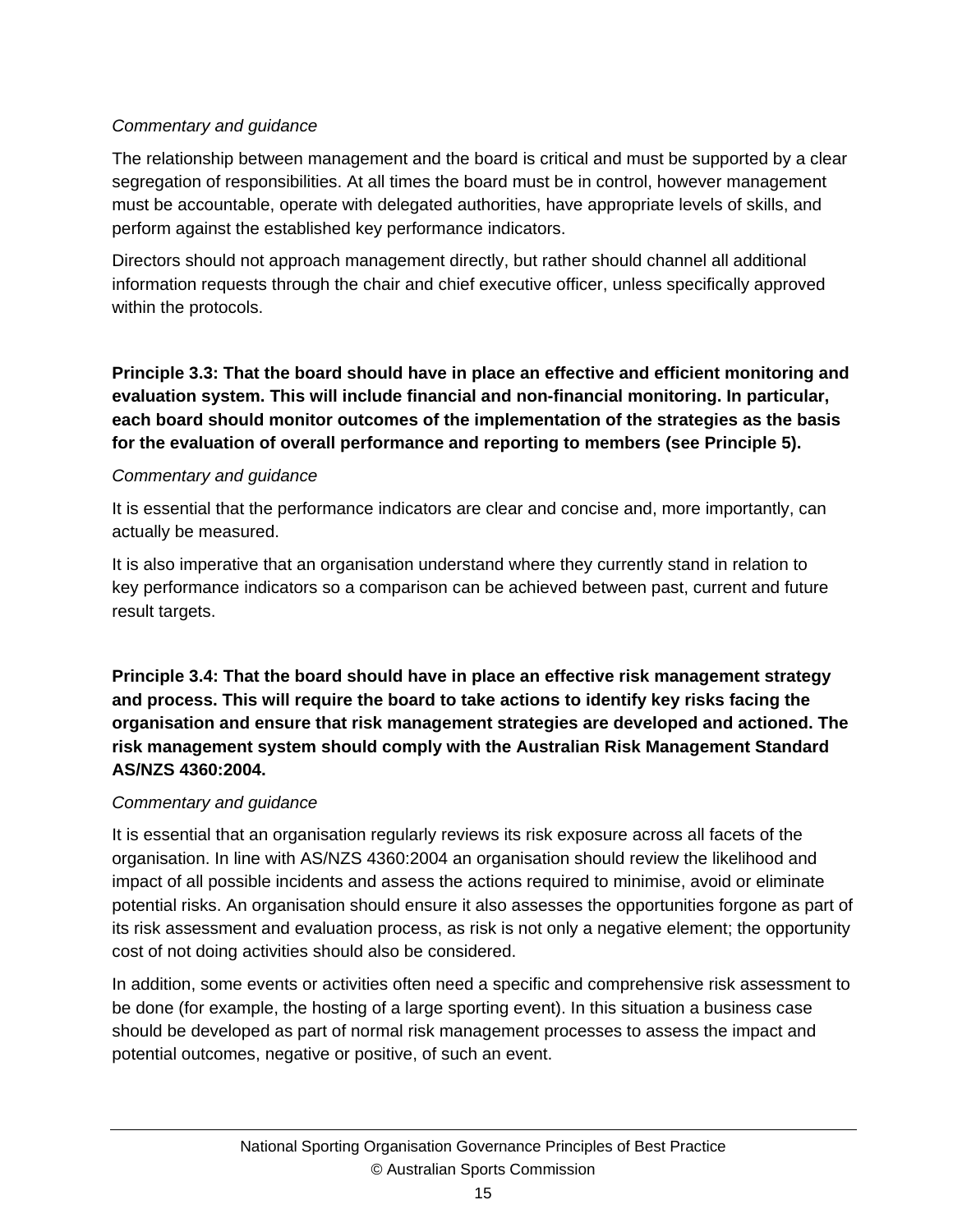**Principle 3.5: That the board should implement an effective compliance system. It is recommended that this system comply with Australian Standard AS3806:2006 and require, at a minimum, that:** 

- **the organisation complies with all relevant statutes, regulations and other requirements placed on it by external bodies**
- **effective internal controls exist and there is full and accurate reporting to the board in all areas of compliance**
- **the organisation is financially secure and is able to meet all its financial obligations when they fall due, in the normal process of business.**

#### **Principle 3.6: That the board should develop and document a regular (annual/six-monthly) performance review process for the chief executive officer.**

#### *Commentary and guidance*

While the detail of the performance review may be undertaken by a board committee, at some point in the process all directors should have an opportunity to review and comment on chief executive officer performance.

The performance indicators for the chief executive officer should be clearly linked to the strategic goals and objectives set by the board and should be measurable. In addition the chief executive officer should have performance measures linked to staff performance and key stakeholder relationships.

#### **Principle 3.7: That the board must ensure an effective audit system and process is in place. The audit process may include internal and external processes and systems.**

#### *Commentary and guidance*

An effective audit process should ensure there are adequate controls and systems in place to alert management and the board to potential financial risks associated with the operation of the sport.

Given the heavy financial focus on audit processes, management and board directors should have basic financial literacy that enables them to understand and actively challenge information presented.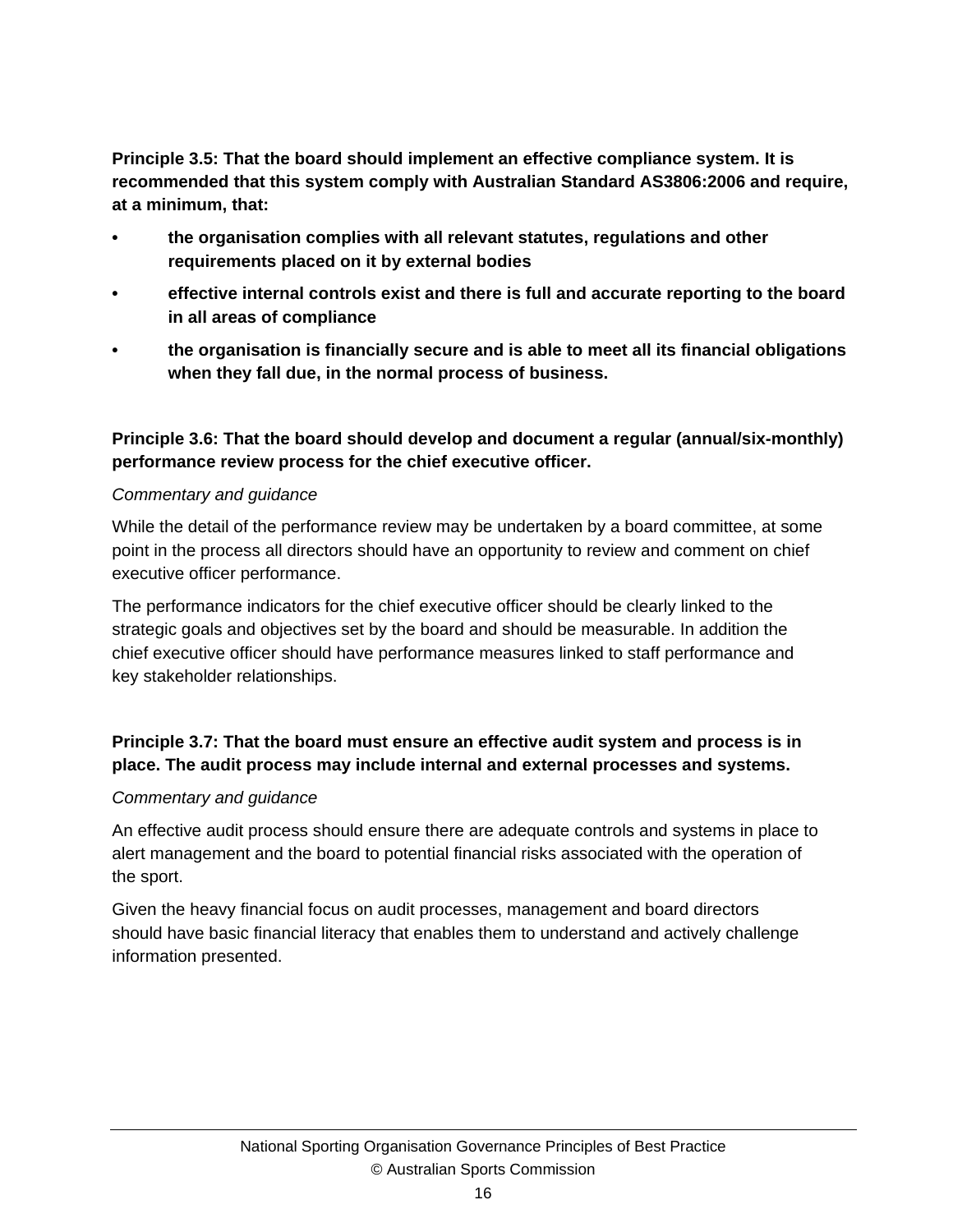#### **Principle 3.8: That the board should establish an audit committee and that its role be set out by formal charter/terms of reference.**

#### *Commentary and guidance*

The existence of an audit committee is recognised as an important feature of good corporate governance. The committee should be structured with at least three people who should be financially literate, and include at least one who has financial expertise (that is, a qualified accountant). The audit committee should only comprise persons who are not directly involved in the management of the organisation.

The chair of the audit committee should be independent from the chair of the board.

The audit committee should take prime responsibility for, but not be limited to:

- reviewing the organisation's annual financial accounts and recommending them to the board for approval
- overseeing the relationship, appointment and work of external and internal auditors
- reviewing compliance-related matters
- overseeing the organisation's risk management framework
- regularly reviewing the organisation's ongoing financial accounts, systems and delegations.

The audit committee charter should clearly set out the committee's role, responsibilities, composition, structure and membership requirements. The committee should be given the necessary power and resources to meet its charter. This includes rights of access to management, and to auditors without management being present, and rights to seek explanations and additional information.

If approved by the board, an audit committee can extend their mandate beyond purely financial and audit matters to include compliance and risk management as areas of focus.

**Principle 3.9: That since ultimate decision-making power rests with the board, the board should clearly document all delegations of authority to the chief executive officer and other individuals, committees or groups. This document, or delegations register, should be regularly reviewed and updated. It should be the subject of a formal board resolution.** 

#### *Commentary and guidance*

To ensure the delegations document is not limiting and restrictive on the operations of the organisation, it is often better to articulate the limits of management authority as opposed to trying to articulate every possible approval item. This approach will provide a framework in which management can operate, without unnecessarily burdening the board with items management should clearly deal with.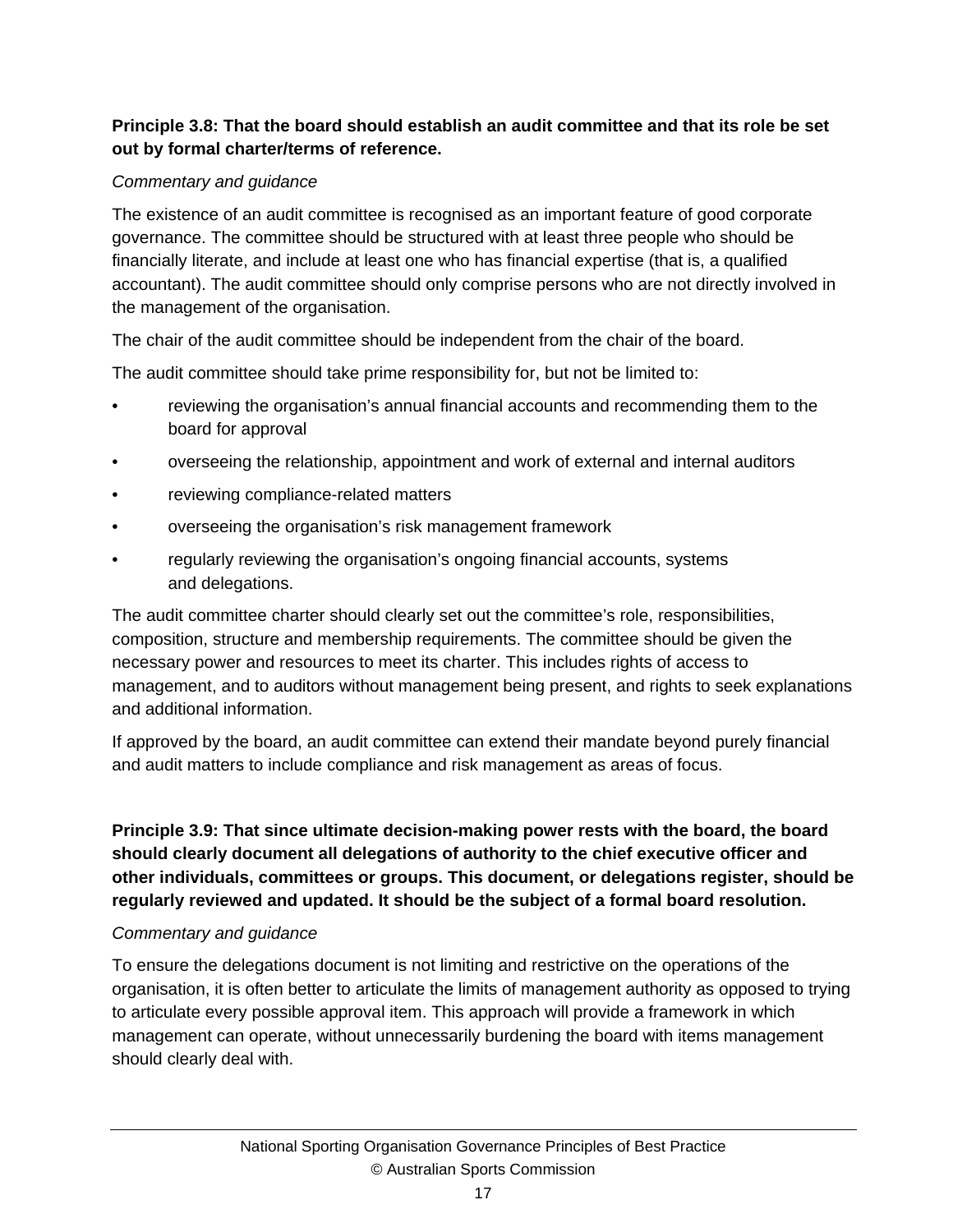# **Principle 4: Board reporting and performance**

Each organisation should have a comprehensive reporting and performance management system in place to ensure organisational effectiveness and efficiency. It is essential that directors are provided with timely and accurate financial accounts to ensure effective decision making can occur.

In addition, the board should review the directors' individual and collective performance, including the effectiveness of the chair, to ensure they are discharging their responsibilities against that of the stated objectives. Ensure a board and individual director development program is in place, including mechanisms to respond to non-performing directors.

An effective system of reporting and performance management should include:

- comprehensive and complete financial accounts
- review and consideration of the accounts by an audit committee
- ensuring the independence of the organisation's external auditors
- directors and board committee members being knowledgeable, well-briefed and informed, having access to the appropriate information or advice when required, and being provided with the opportunity for continuous improvement and education
- a board and director performance evaluation system
- an alignment between key performance indicators and the strategic objectives as outlined in the organisation's strategic and operational plans.

#### **Principle 4.1: That the board should ensure its officers and directors have appropriate insurance cover.**

#### *Commentary and guidance*

It is essential that all directors and officers in an organisation have the appropriate liability and indemnity cover no matter what the purpose or structure of the organisation (for example, not for profit), as once an organisation starts incurring debts and liabilities, directors are potentially liable to provide for any losses incurred.

#### **Principle 4.2: That the board should ensure all new directors undergo an appropriate induction process.**

#### *Commentary and guidance*

The induction process should ensure all directors have:

an appropriate level of knowledge of the industry in which the organisation operates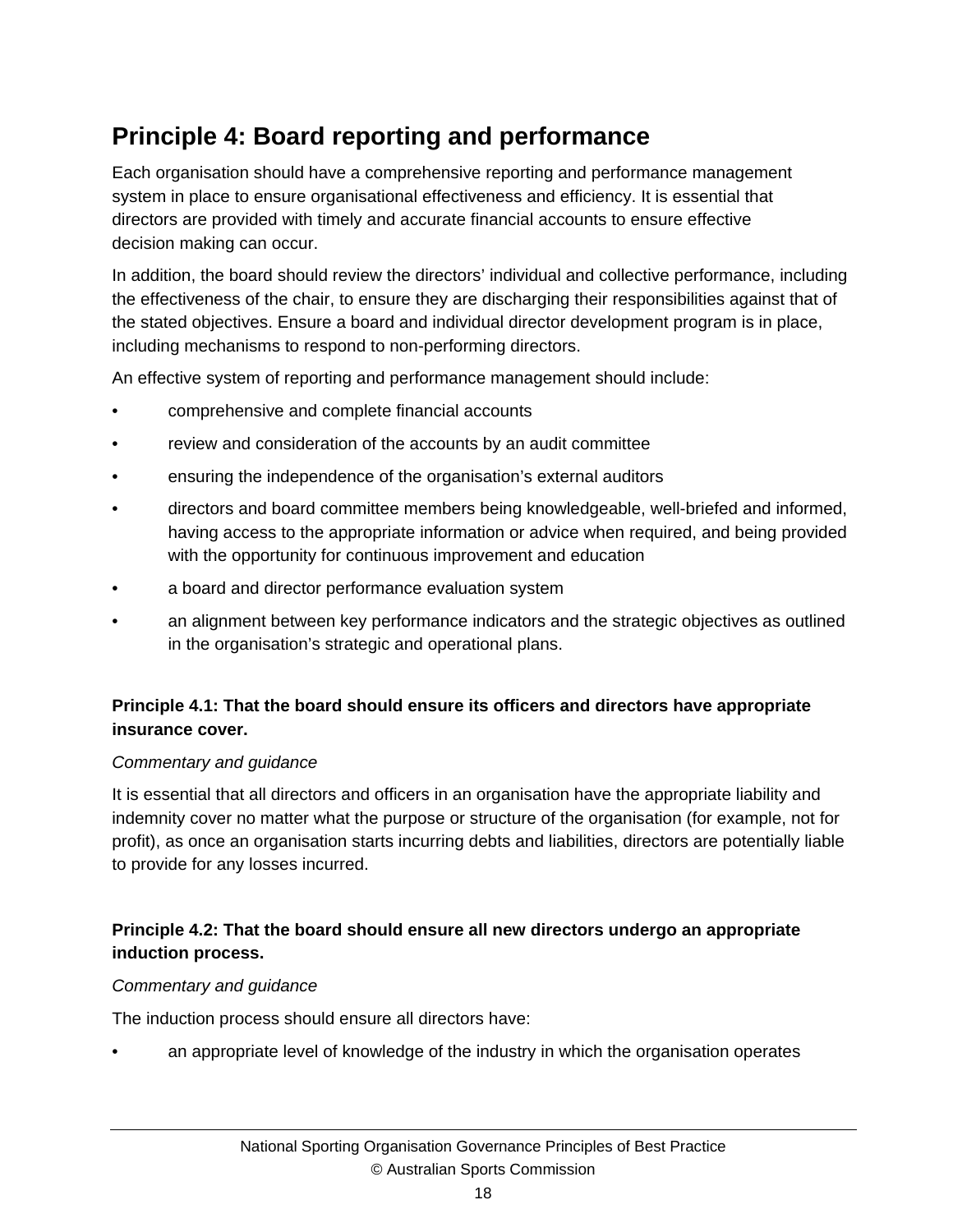- a clear understanding of an organisation's business operations
- a clear understanding of the organisation's financial circumstances
- a clear understanding of the organisation's strategy and direction
- a high-level knowledge of the business risks that may affect the organisation's success
- access to relevant background information.

Management should provide a briefing session to all new directors once they have had time to assess the information just listed. This will allow them to address any concerns or queries they may have regarding the organisation.

Continuous education and professional development programs should be made available to directors as necessary.

#### **Principle 4.3: That the board should ensure that a director can access independent professional advice if required and that this is appropriately protected with a deed of access or similar.**

#### *Commentary and guidance*

Board directors and board committee members should be entitled to obtain independent professional or other advice at a cost to the entity on predefined terms. These rights should be documented and provided to directors and committee members.

Board directors and board committee members should be entitled to obtain certain resources and information from the entity. These rights should be documented in the deed of access or similar document.

**Principle 4.4: That the board should receive timely and accurate financial statements that are presented regularly (preferably monthly). These statements should include the following:** 

- **profit and loss statement**
- **balance sheet**
- **cash flow statement**
- **written report regarding material variances from budget**
- **budget versus actual report on a month and year-to-date basis as well as identifying the full-year budget**
- **listing of all major outstanding debtors and creditors**
- **bank reconciliation (including bank account evidence).**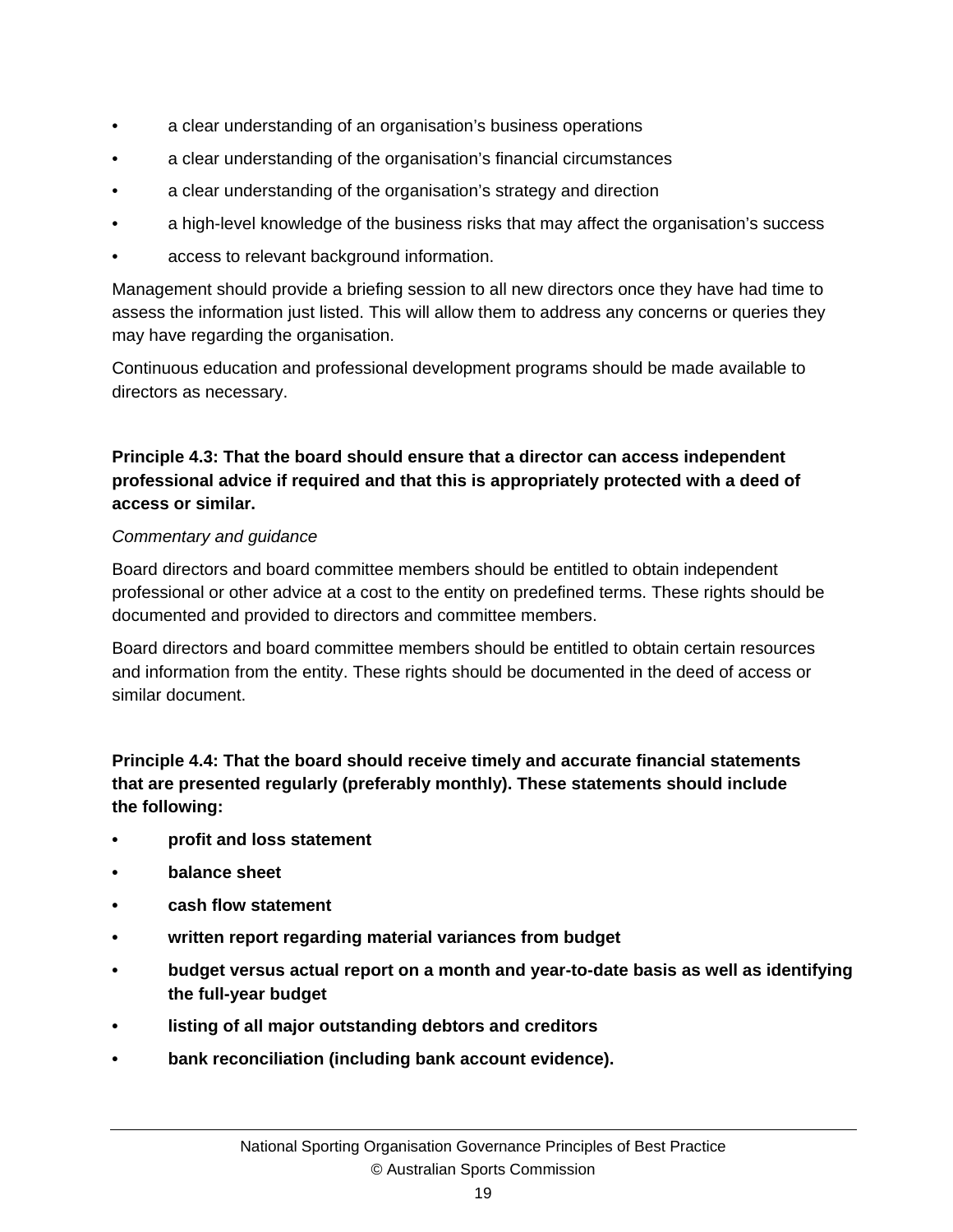#### *Commentary and guidance*

The organisation should have a one-year fully costed operational plan, as well as having a more strategic 3–5 year financial plan that should link the financial objectives of the organisation with that of its strategic objectives.

It is critical that all directors understand and take their financial responsibility on the board seriously by ensuring they are able to comprehend and challenge the financial information presented to them by management.

It is critical that the board has detailed knowledge of the financial health of an organisation, as it is illegal for an organisation to trade while insolvent and the directors could be held personally responsible.

#### **Principle 4.5: That the full board of directors should annually meet and be debriefed by the external auditor on the state of the financial position and systems within the organisation and any issues identified throughout the audit process.**

#### *Commentary and guidance*

To ensure that each director can fully extinguish their fiduciary responsibilities, it is good practice that the full board meets with the external auditor annually to discuss the findings of the audit and any identified issues that may have arisen from the audit.

This open and frank discussion allows individual directors the opportunity to receive further clarification of any particular issues to ensure they fully understand the financial operations and health of the organisation.

#### **Principle 4.6: That the board should regularly review and assess its own performance and the performance of individual directors, including that of the chair and its committees.**

#### *Commentary and guidance*

Done well, board assessment can be an extremely productive process. A robust and successful assessment process will give the board:

- a balanced view of its performance, identifying the positive aspects of the board's operation and areas for improvement
- a benchmark against which the board can assess its collective and individual progress and performance over time
- a basis to establish agreed performance objectives for the board.

The process should include mechanisms such as external facilitators, assessment questionnaires, confidential non-attribution interviews and a workshop of the findings. Additionally, 360-degree feedback from the likes of management and key stakeholders enhances the comprehensiveness of any program. An effective program should also include separate assessments of individual directors' performance and that of the chair.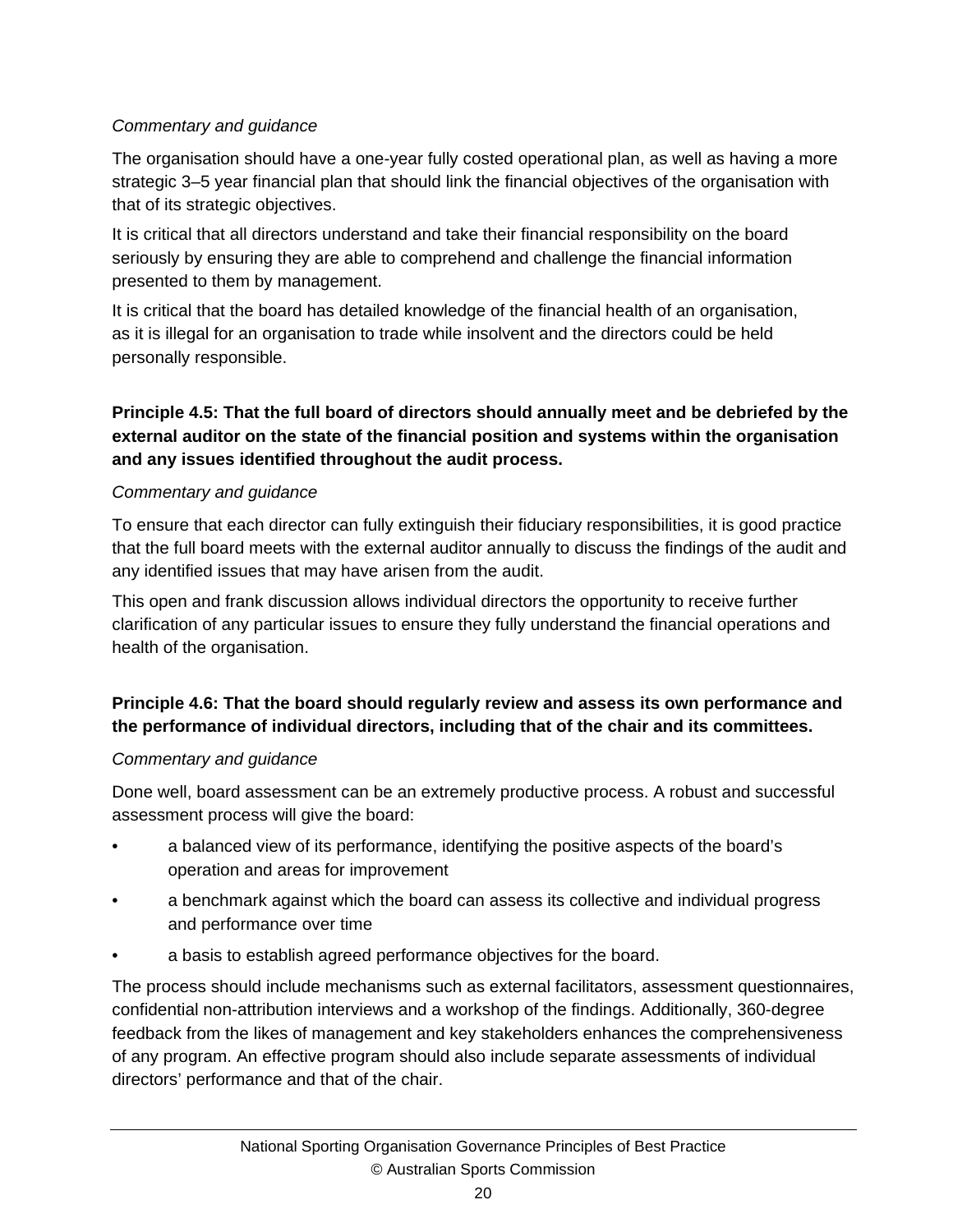# **Principle 5: Member relationship and reporting**

The board should ensure it exercises leadership, integrity and good judgment, always acting in the best interests of the organisation as a whole, demonstrating transparency, accountability and responsibility to its members.

An effective organisation should ensure its members are:

- consulted and involved in the development of the sport's strategic plan
- supportive of, and actively involved in, achieving the outcomes of the national plan
- well-informed and actively participating at its general meetings
- regularly provided with timely and accurate disclosures on all material matters regarding the governance and performance of the organisation.

#### **Principle 5.1: That the board should strive to ascertain the interests, aspirations and requirements of members and create responses to these in the form of a national strategic plan with alignment between this and member plans.**

#### *Commentary and guidance*

Existing boards should canvass the interests, aspirations and requirements of key members. The board should have in place a process that reports and receives feedback from members.

All members should embrace the strategic plan of the sport and should work towards the achievement of its outcomes. In federated organisational structures it is essential that member bodies are working towards a unified strategic document and are held accountable for their outcomes.

#### **Principle 5.2: That members of an organisation should have the ability to remove board members (or a board as a whole) and change the constitution, should they see fit, in accordance with applicable legislation.**

#### *Commentary and guidance*

It is a guiding principle of law that members must have the right to remove the board and change the constitution as they see fit, as they are ultimately the owners of the organisation.

There may be circumstances where certain arrangements are in place that restrict the members' capacity to make change, however these should only be temporary measures in periods of instability and ultimate power should always return to the members.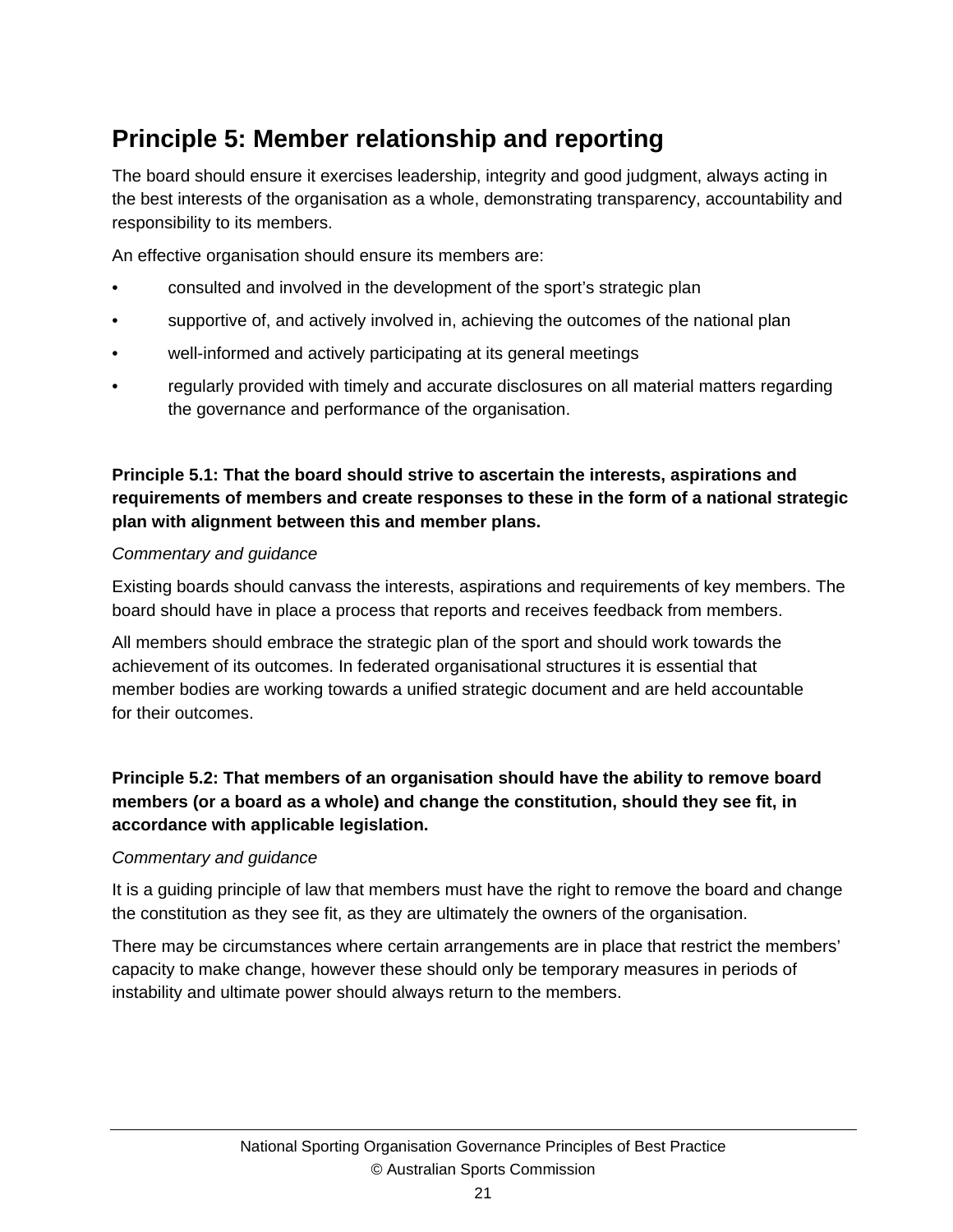#### **Principle 5.3: That board directors should have no voting rights at general meetings.**

#### *Commentary and guidance*

Where the membership of an organisation comprises other organisations, clubs or groups of individuals, board directors should not be eligible to vote at general meetings or annual general meetings. This ensures a clear separation between the 'owners' and the 'governors' of the organisation.

**Principle 5.4: That the board should provide members with a comprehensive annual report outlining how they fulfilled the governance roles, achievements and aspirations of the organisation, and sufficient financial information so that members can make a judgment as to how effectively the board is fulfilling its role.**

#### *Commentary and guidance*

The system of governance should ensure that timely and accurate disclosures are made on all material matters regarding the organisation, including governance, financial situation and performance.

It is not appropriate that these reporting documents are delayed. It is the board's responsibility to ensure the appropriate legal time frames are met.

Disclosure should include, but not be limited to, material information on:

- any legally required information as per the relevant Act
- the financial operating results
- the entity's strategic objectives and goals
- members of the board and key management personnel
- material foreseeable risks
- material issues regarding employees and other stakeholders
- governance structures and policies.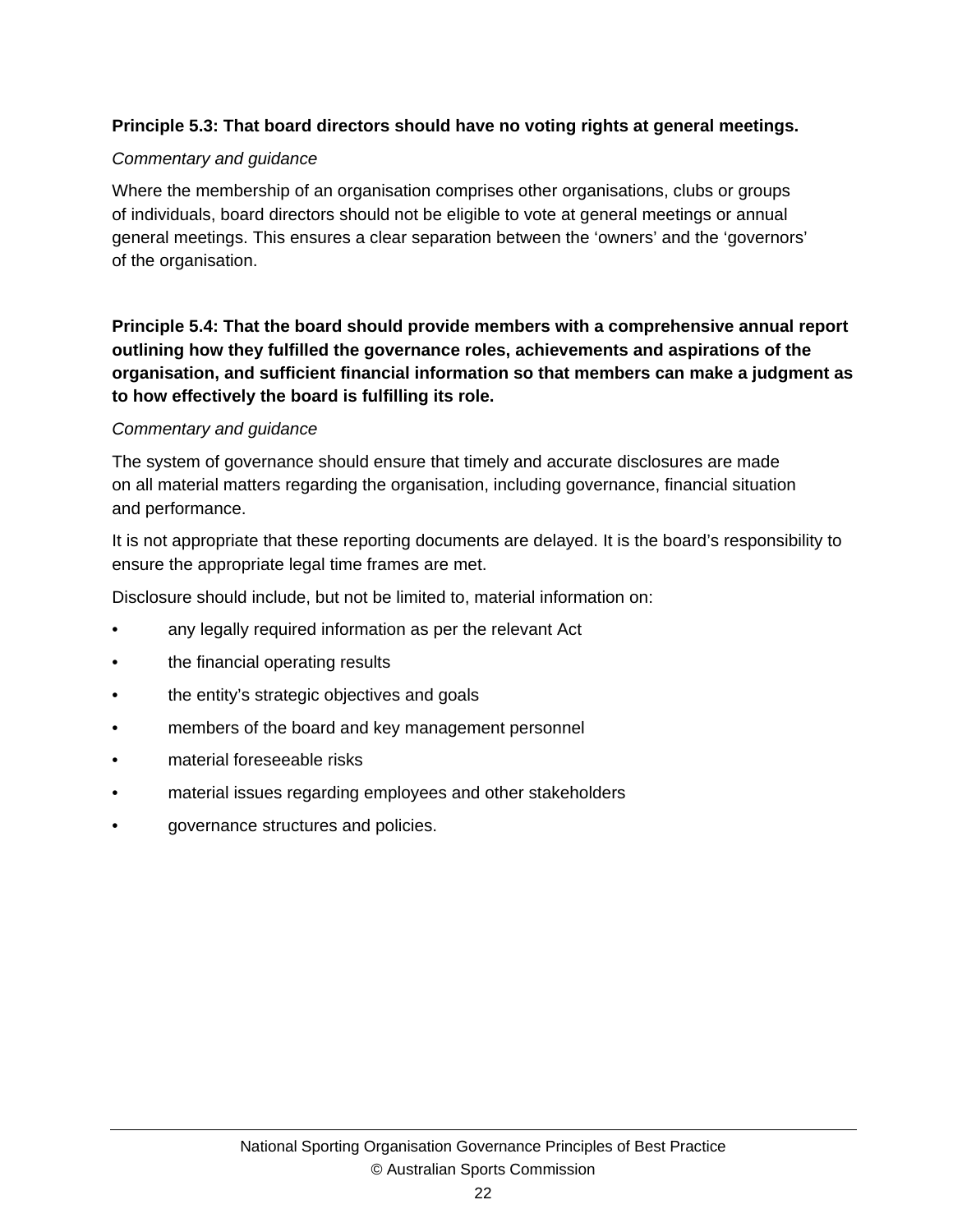# **Principle 6: Ethical and responsible decision making**

Each board should ensure and actively promote ethical behaviour and decision making within their organisation. Good corporate governance ultimately requires people of integrity to ensure that the reputation of an organisation is managed, protected and enhanced.

A culture of integrity and ethical behaviour is characterised by:

- an effective code of conduct
- quality decision-making processes
- people of the highest integrity and ethical standards
- an intent to put the organisation ahead of individual gains.

**Principle 6.1: That the board establish a code of conduct to guide directors, the chief executive officer and other senior management as to:** 

- **the practices necessary to maintain confidence in the organisation's integrity**
- **the responsibility and accountability of individuals for reporting and investigating reports of unethical practices.**

#### *Commentary and guidance*

The code of conduct should set out ethical and behavioural expectations for both directors and employees. It is critical that the board and senior management demonstrate, through their words and actions, absolute commitment to the code and stakeholders in its execution.

Adherence to the code should be periodically evaluated and action taken, where necessary.

#### **Principle 6.2: That the board ensure key decisions and actions are based on a thorough review of all available information and are assessed against the organisation's risk management framework and that these are documented.**

#### *Commentary and guidance*

When organisations embrace opportunities to expand or promote the sport they should assess the opportunities against the risk framework and key strategic objectives of the organisation.

There should be evidence of an evaluation of the benefits and risks prior to any key decision being taken by management or the board.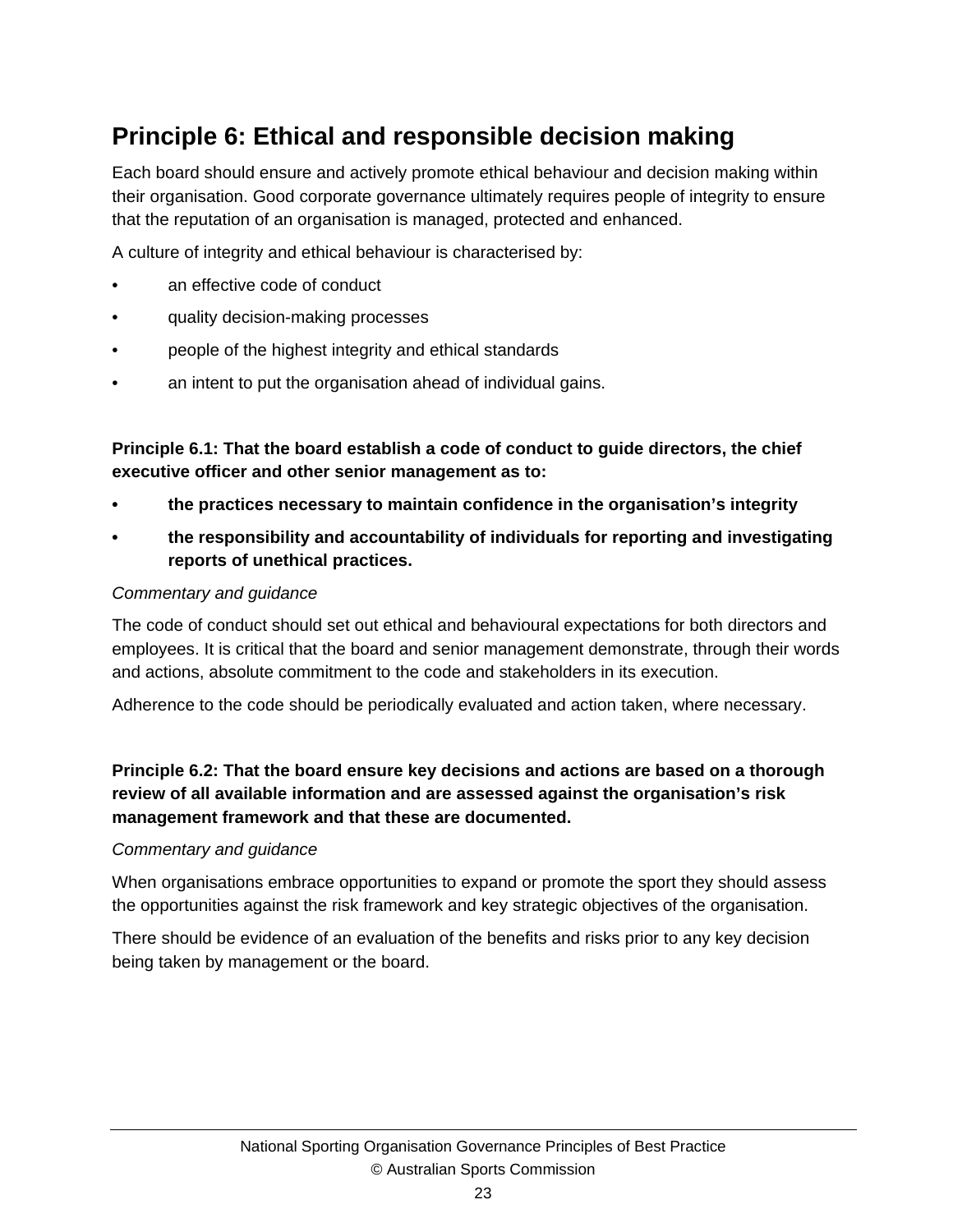**Principle 6.3: That the board ensure a business case is developed for each major project or significant event/activity prior to the organisation committing resources and that the worst-case scenario has been evaluated and can be mitigated/managed by the organisation.** 

#### *Commentary and guidance*

The development of a business case allows sporting organisations to embrace opportunities to expand or promote the sport through a major event/activity by assessing the ability of the organisation to sustain a worst-case scenario loss.

Given that most sporting organisations have very limited available resources, the assessment of risk and opportunities is critical to the long-term viability of the organisation.

To not develop business cases for major projects and events potentially leads to poor decision making and lack of awareness of the various scenarios that may play out, hence all major events/activities should be fully costed and assessed for variations from budgeted figures prior to the organisation committing scarce resources.